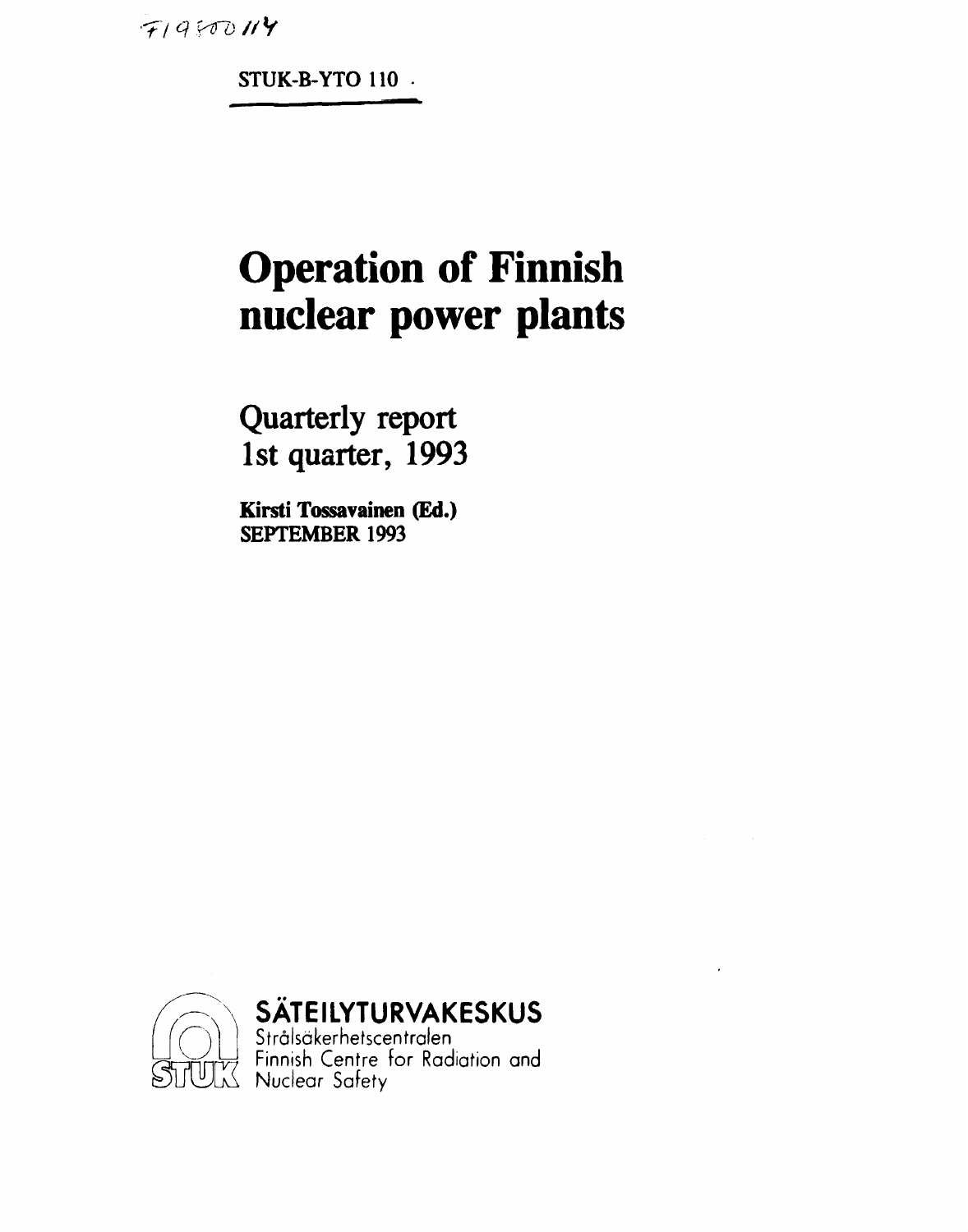**STUK-B-YTO 110 SEPTEMBER 1993** 

# **Operation of Finnish nuclear power plants**

**Quarterly report 1st quarter, 1993** 

**Kirsti Tossavainen (Ed.) Department of Nuclear Safety** 

**FINNISH CENTRE FOR RADIATION AND NUCLEAR SAFETY P.O.BOX 268 FIN-00101 HELSINKI Finland Tel. +358 0 70821**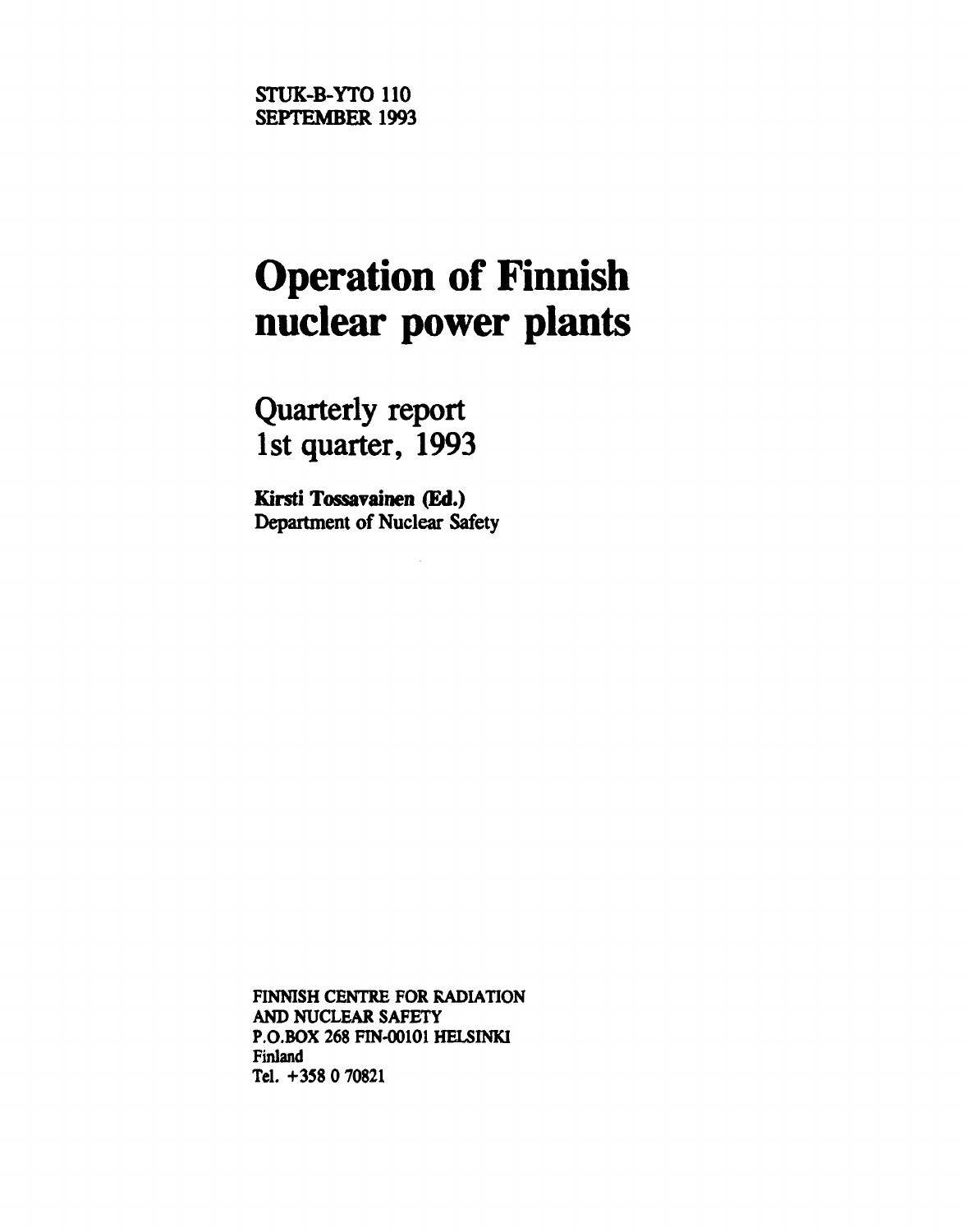**Translation. Original text in Finnish.** 

**ISBN 951-47-8170-8 ISSN 0781-2884** 

**Painatuskeskus Oy Helsinki 1993** 

 $\overline{\phantom{a}}$ 

 $\mathcal{L}^{(1)}$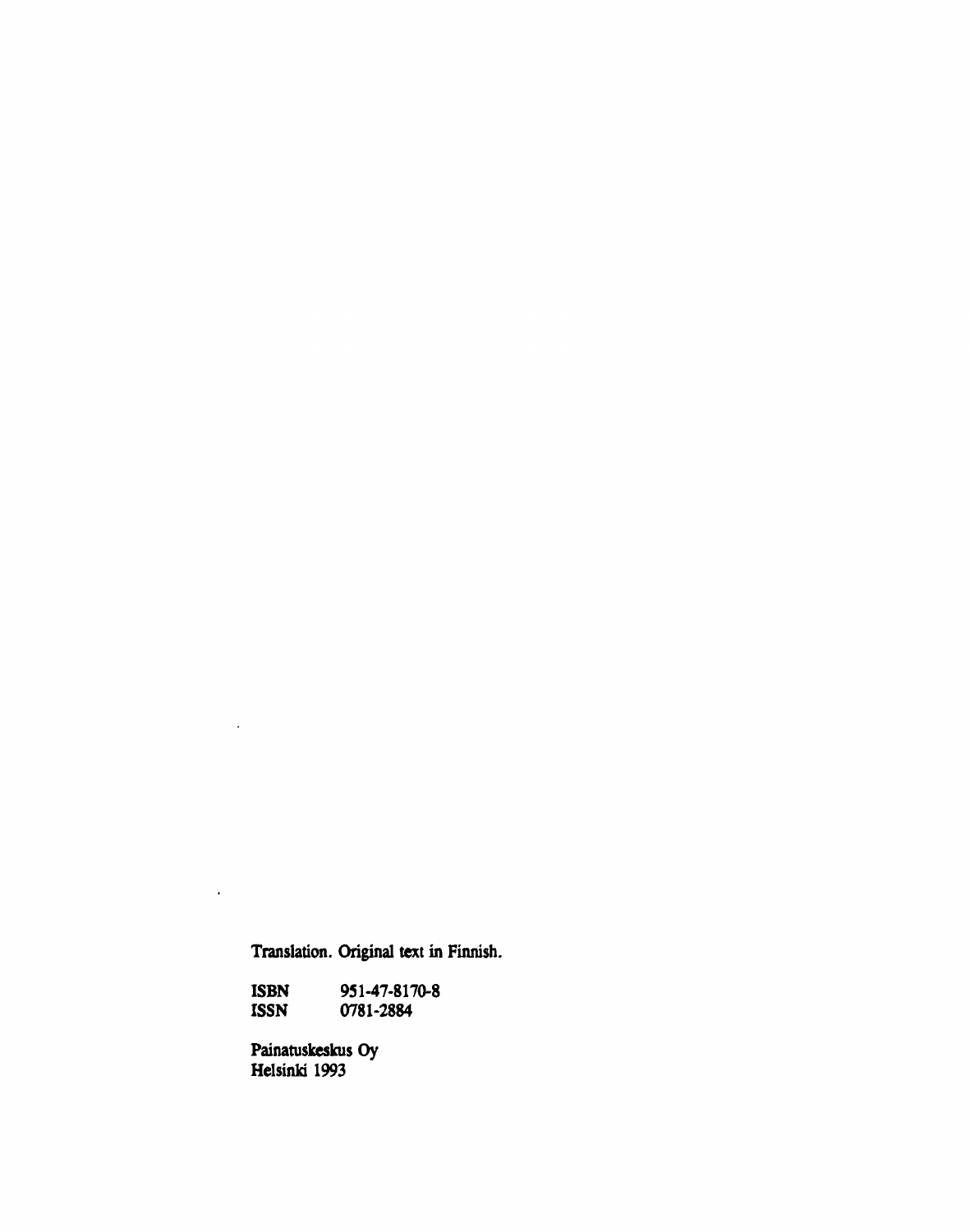*TOSSAVAINEN, Kirsti fed.). Operation of Finnish Nudear Power Plants. Quarterly Report,*  1st Quarter, 1993. STUK-B-YTO 110. Helsinki 1993, 20 pp + apps. 2 pp.

**ISBN** 951-47-8170-8<br> **ISSN** 0781-2884 **ISSN** 0781-2884

**Keywords** PWR type reactor, BWR type reactor, NPP operating experience

# **ABSTRACT**

Quarterly Reports on the operation of Finnish nuclear power plants describe events and observations, relating to nuclear safety and radiation protection which the Finnish Centre for Radiation and Nuclear Safety considers safety significant. Safety-enhancing modifications at die nuclear power plants and issues relating to die use of nuclear energy which are of general interest are also reported. The reports include a summary of die radiation safety of plant personnel and die environment, as well as tabulated data on die production and load factors of die plants.

In the first quarter of 1993, a primary feedwater system pipe break occurred at Loviisa 2, in a section of piping after a feedwater pump. The break was erosion-corrosion induced. Repairs and inspections interrupted power generation for seven days. On die International Nuclear Event Scale the event is classified as a level 2 incident. In 1990, a feedwater pipe break occurred at Loviisa 1 which was also attributed to erosion-corrosion.

Odier events in die first quarter of 1993 had no bearing on nuclear safety and radiation protection.

In die first quarter of 1993, die load factor average of die four Finnish nuclear power plant units - two units in Loviisa and two in Olkiluoto - was 98.4 *%.* 

Occupational doses and radioactive releases into die environment remained below audiorised limits. In samples collected in the vicinity of the nuclear power plants, only quantities of radioactive material insignificant to radiation exposure were detected, originating in die plants.

The construction on die site of die Loviisi nuclear power plant of a repository for medium and intermediate level waste has been started. The facility is being excavated in bedrock, at over 100 meters' depth; it is due for completion in 1996.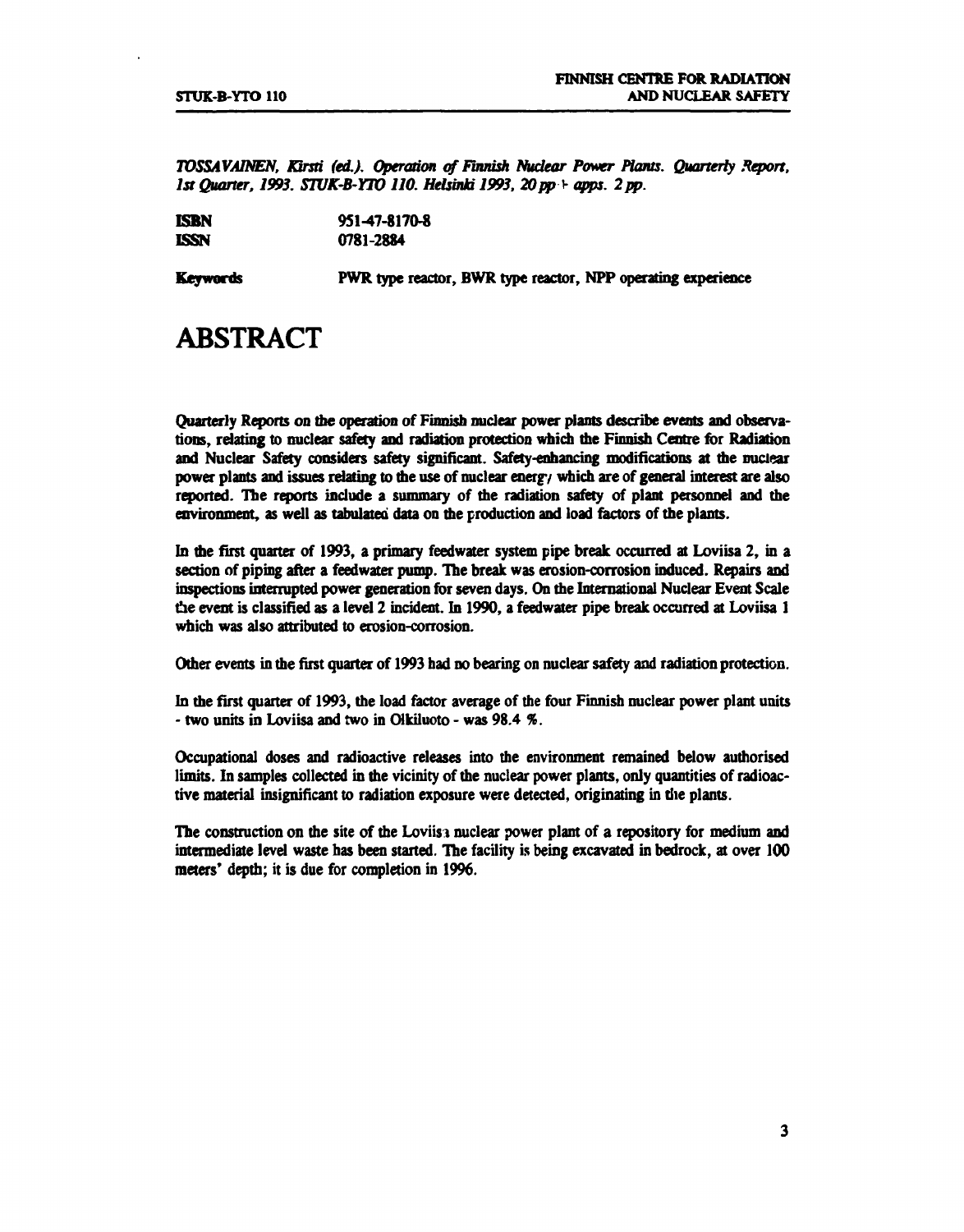# **CONTENTS**

#### **ABSTRACT**

| 1            | <b>INTRODUCTION</b>                                                                                          | 5        |  |  |  |  |  |
|--------------|--------------------------------------------------------------------------------------------------------------|----------|--|--|--|--|--|
| $\mathbf{2}$ | OPERATION OF NUCLEAR POWER PLANTS IN JANUARY-MARCH 1993<br><b>Production data</b><br>2.1                     |          |  |  |  |  |  |
|              | Cold shutdown of Loviisa 2 to repair a main feedwater system pipe break<br>2.2<br>2.3 Reactor scram at TVO I | 10<br>10 |  |  |  |  |  |
| 3            | <b>EVENTS AND OBSERVATIONS</b>                                                                               | 11       |  |  |  |  |  |
|              | Loviisa 1                                                                                                    |          |  |  |  |  |  |
|              | 3.1 Cooling of the steel containment external spray system was partly inoperable<br>Loviisa 2                | 11       |  |  |  |  |  |
|              | 3.2 Main feedwater system pipe break                                                                         |          |  |  |  |  |  |
|              | <b>TVO I</b>                                                                                                 |          |  |  |  |  |  |
|              | 3.3 Reactor scram attributed to a disturbance in reactor feedwater control                                   | 14       |  |  |  |  |  |
|              | <b>TVO II</b>                                                                                                |          |  |  |  |  |  |
|              | No reportable events                                                                                         | 14       |  |  |  |  |  |
| 4            | <b>RADIATION SAFETY</b>                                                                                      | 15       |  |  |  |  |  |
|              | 4.1 Occupational exposure                                                                                    | 15       |  |  |  |  |  |
|              | 4.2 Environmental releases and population exposure                                                           | 15       |  |  |  |  |  |
|              | 4.3 Environmental monitoring                                                                                 | 15       |  |  |  |  |  |
| 5            | SAFETY-ENHANCING MODIFICATIONS AT NUCLEAR POWER PLANTS                                                       | 18       |  |  |  |  |  |
| 6            | OTHER MATTERS RELATING TO THE USE OF NUCLEAR ENERGY                                                          | 19       |  |  |  |  |  |
|              | Waste repository for low and intermediate level waste from the Loviisa<br>6.1                                |          |  |  |  |  |  |
|              | nuclear power plant                                                                                          | 19       |  |  |  |  |  |
|              | 6.2 Regulations                                                                                              | 19       |  |  |  |  |  |
|              | Regulatory control of nuclear facilities<br>Appendix 1:                                                      | 21       |  |  |  |  |  |
|              | Plant data<br>Appendix 2:                                                                                    | 22       |  |  |  |  |  |

**4**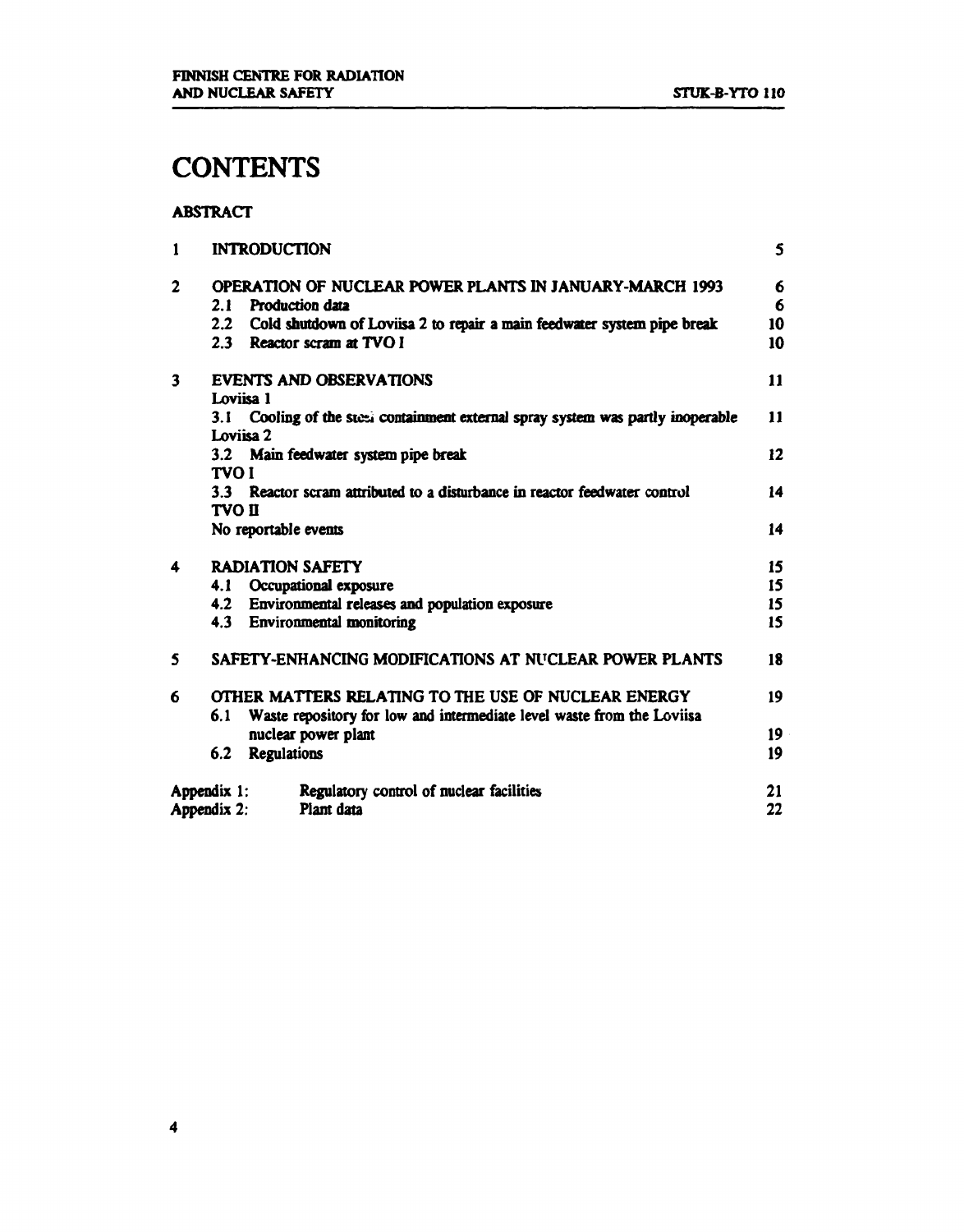# **1 INTRODUCTION**

**As prescribed by die Nuclear Energy Act (990/87), regulatory control of die use of nuclear energy rests widi die Finnisb Centre for Radiation and Nuclear Safety. The Centre's functions also include regulatory control of physical protection, and emergency preparedness and nuclear material safeguards. The scope of regulatory control and inspections of nuclear power plants is specified in Appendix 1. General information relating to die Finnish nuclear power plants is given in Appendix 2.** 

**The Finnisb Centre for Radiation and Nuclear Safety publishes a quarterly report on die operation of die Finnisb nuclear power plants. The report describes events and observations at die plants in each quarter, tabulated data on die**  **production and availability factors of die plants**  and also a summary of the nuclear safety of **plant personnel and die environment. The report also describes safety enhancing modifications at die plants and matters of**  general interest relating to the use of nuclear **energy. The fourth Quarterly Report also**  contains a summary of the information reported **in the year in question.** 

**The Report is based on information submitted to the Finnish Centre for Radiation and Nuclear Safety by die utilities and on die Centre's observations during regulatory activities. The events described in die report are classified on die International Nuclear Event Scale.**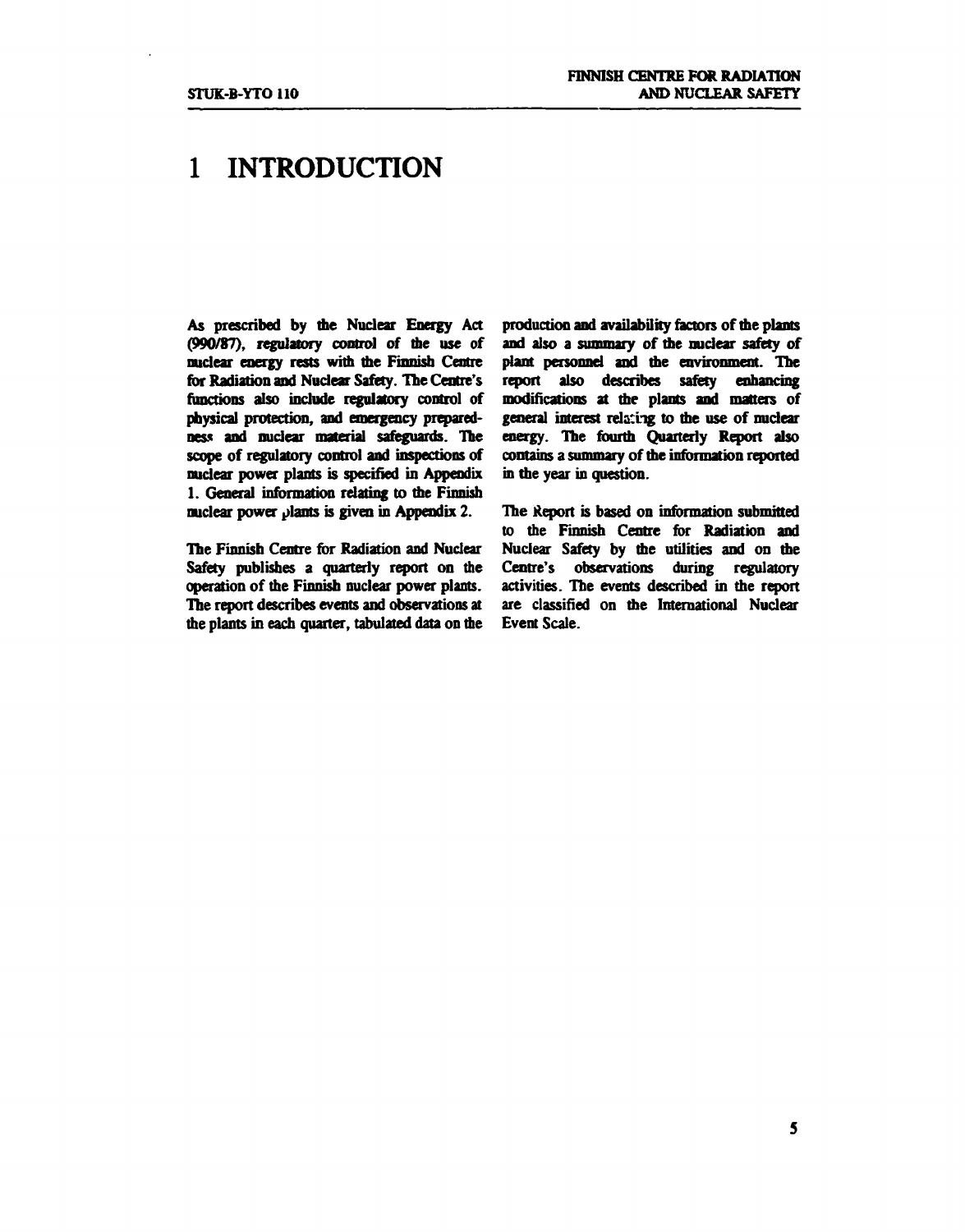# **2 OPERATION OF NUCLEAR POWER PLANTS IN JANUARY-MARCH 1993**

The Finnish nuclear power plants were in operation for the most part of the first quarter of 1993. A feedwater pipe break at Loviisa 2 and *a reactor scram at TVOI caused breaks in production.* 

#### **2.1 Production data**

**availability figures are presented in more detail in Tables I and II.** 

**In** *mis* **annual quarter, nuclear dectricity**  accounted for 30.2 % of total electricity pro**duction in Finland. The load factor average of die plant units was 98.4 %. Production and** 

**Power diagrams describing dectricity generation by plant unit and me causes of power reductions are given in Figs 1-4.** 

|                   | <b>Electricity production</b><br>(gross, TWh) |                                                                       | <b>Availability</b><br>factor $(\%)$            |                      | Load<br>factor $(\%)$    |               |
|-------------------|-----------------------------------------------|-----------------------------------------------------------------------|-------------------------------------------------|----------------------|--------------------------|---------------|
|                   | First<br>quarter<br>1993                      | <b>Whole</b><br>1992                                                  | First<br>quarter<br>1992                        | <b>Whole</b><br>1992 | First<br>quarter<br>1993 | Whole<br>1992 |
| Loviisa 1         | 1.00                                          | 3.29                                                                  | 100.0                                           | 81.8                 | i00.1                    | 80.5          |
| Loviisa 2         | 0.93                                          | 3.67                                                                  | 92.4                                            | 90.3                 | S2.9                     | 89.8          |
| TVO I             | 1.59                                          | 6.02                                                                  | 99.4                                            | 93.9                 | 100.0                    | 93.3          |
| <b>TVO II</b>     | 1.60                                          | 6.01                                                                  | 100.0                                           | 94.6                 | 100.6                    | 93.1          |
|                   | Availability factor $=$                       |                                                                       | generator synchronized (h)<br>calendar time (h) |                      | .100%                    |               |
| Load factor $=$ - |                                               | gross electricity production<br>rated power $\cdot$ calendar time (h) |                                                 | .100~%               |                          |               |

*Table I. Electricity production and availability of units.*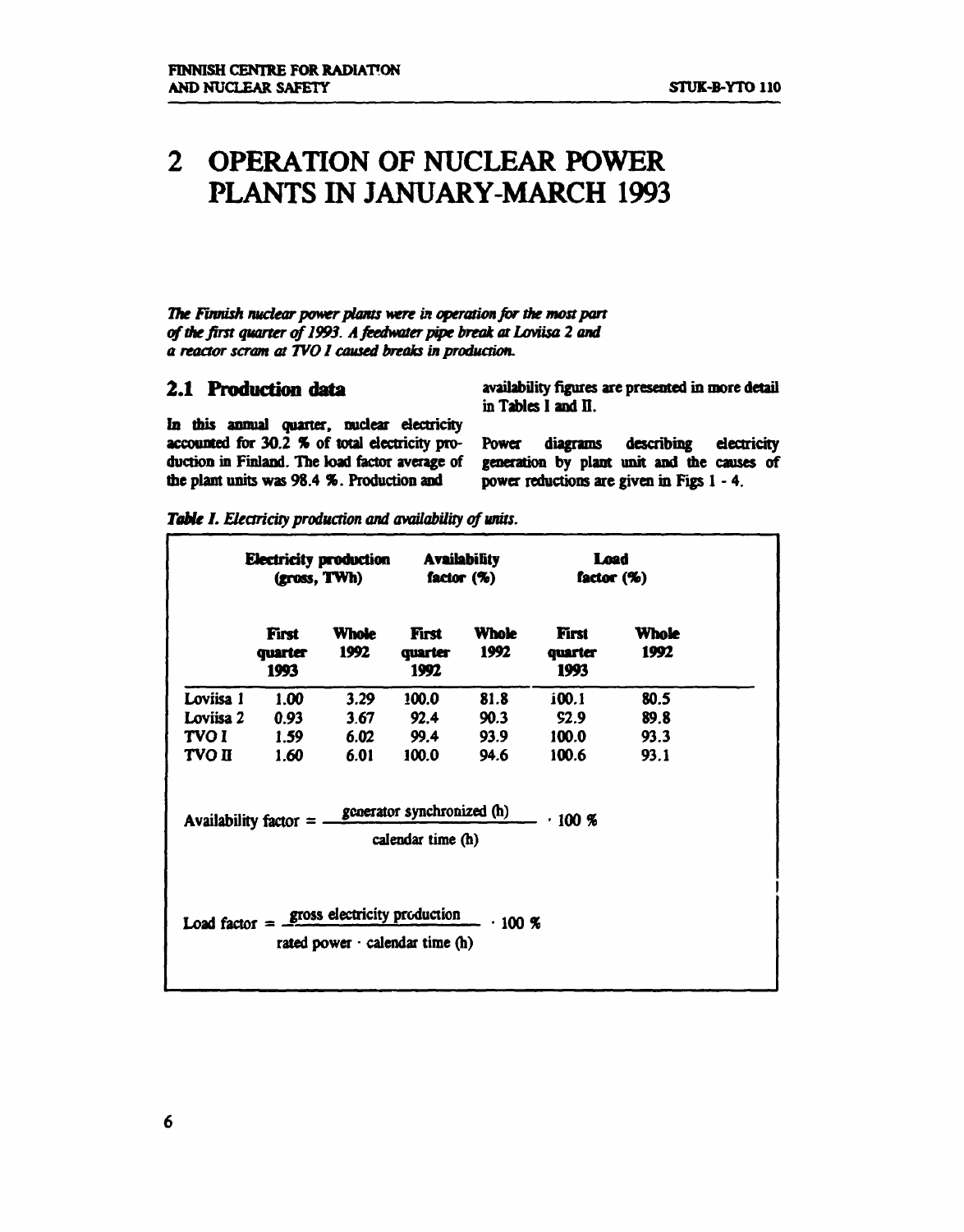|                                                                                                               | First<br>quarter<br>1993 | Whele<br>1992 | 1991 |
|---------------------------------------------------------------------------------------------------------------|--------------------------|---------------|------|
| Nuclear electricity production<br>(net, TWh) <sup>*</sup>                                                     | 4.9                      | 18.2          | 18.4 |
| Total electricity production<br>in Finland (net, TWh) <sup>*</sup>                                            | 16.2                     | 54.7          | 55.2 |
| Nuclear's share of total<br>electricity production $(\%)$                                                     | 30.2                     | 33.3          | 33.3 |
| Load factor averages<br>of Finnish plant units (%)                                                            | 98.4                     | 89.2          | 90.9 |
| Source: Statistics compiled by the Finnish Association of Electricity Supply<br>$\mathbf{a}$<br>Undertakings. |                          |               |      |

### *Table II. Nuclear energy in Finnish electricity production.*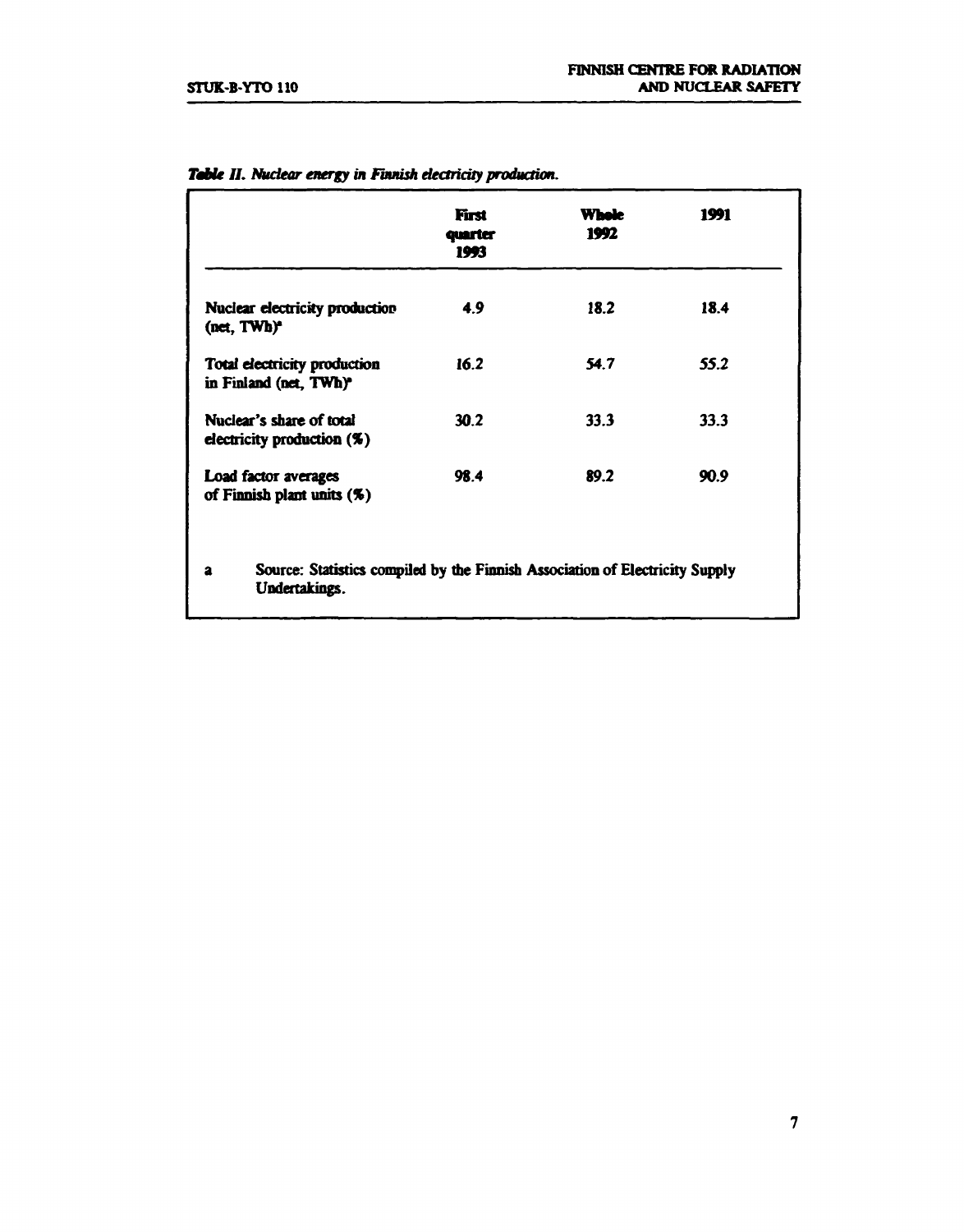

*Fig J. Average daily gross power of Loviisa 1 in January-March 1993.* 



*Fig 2. Average daily gross power of Loviisa 2 in January-March 1993.* 

**1 Cold ihutdown attributed to a main feedwater system pipe break (see Chapters 2.2 and 3.2)**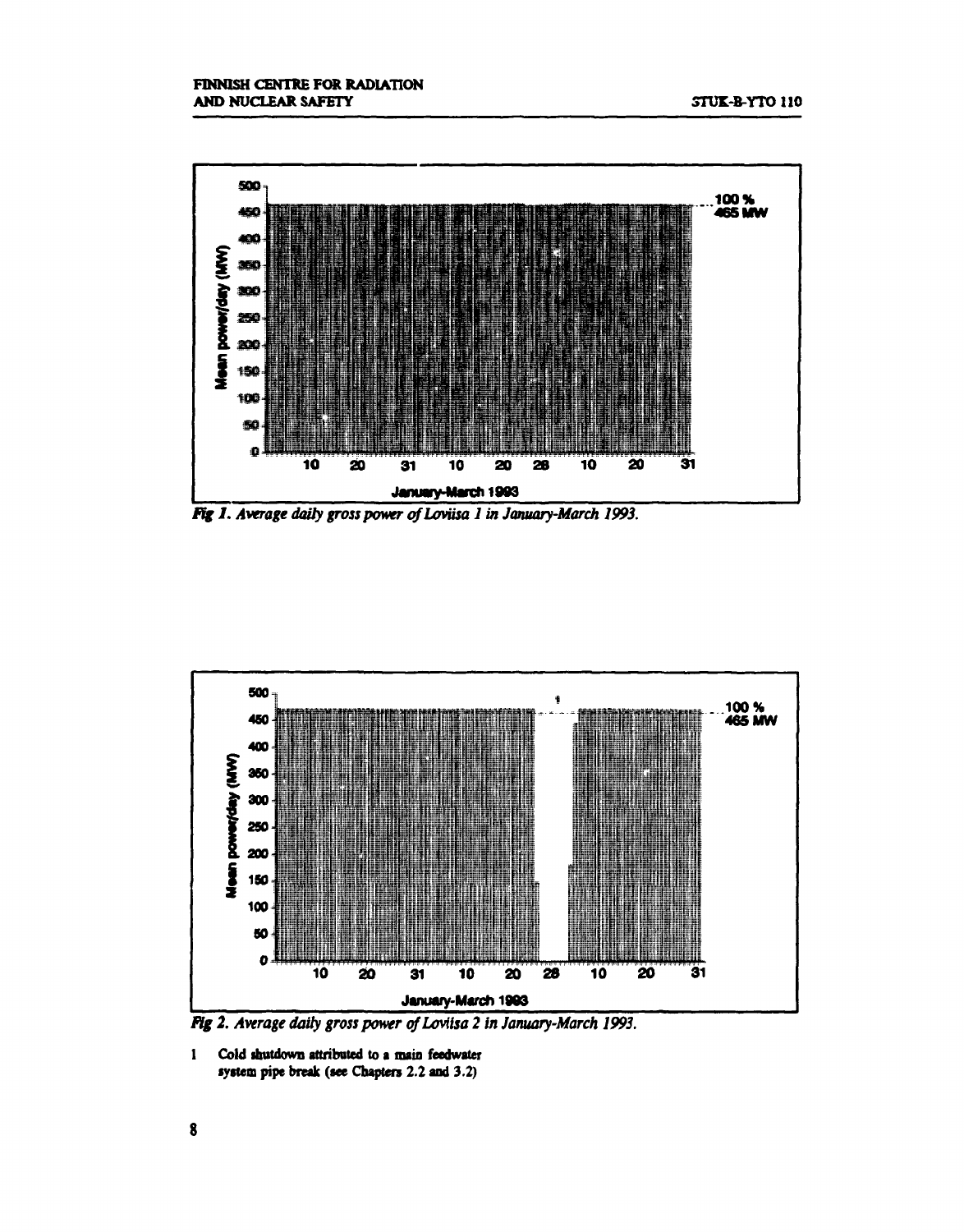

*Fig 3. Average daily gross power of TVO I in January-March 1993.* 

**1 Periodic tests and reactor stability measurements, lowest reactor power level was 62 %** 

**and 3.3)** 

- **2 Reactor scram in consequence of feedwater control system malfunctions (see Chapters 2.3**
- $3<sup>7</sup>$ **Main circulation pump tripped due to a fault in**  the voltage regulator of a DC/AC transducer, **lowest reactor power level was 60** *%*





**1 Decreased efficiency attributed to a fault in the reactor stability measurements, lowest reactor**  steam reheater system; periodic tests and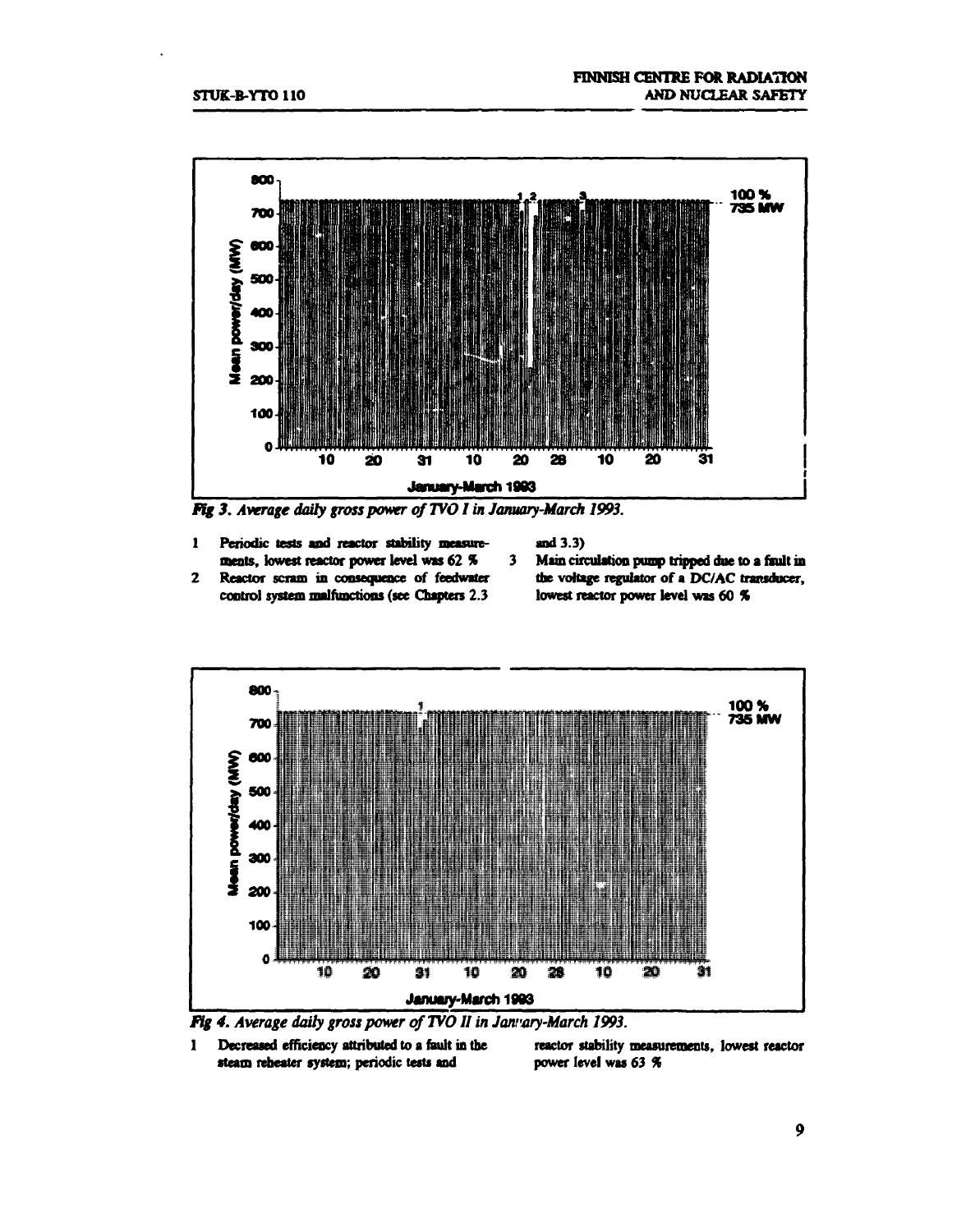## **2.2 Cold shutdown of Loviisa 2 to repair a main feedwater system pipe break**

**A pipe break ia the main reedwater system of Loviisa 2 occurred on 25 February 1993 as a consequence of which die plant unit was placed in cold shutdown. The incident is described in Chapter 3.2. After repairs and inspections die** 

**plant unit was brought back on line on 4 March 1993.** 

#### *23* **Reactor scram at TVO I**

**A reactor scram occurred at TVO I on 22 February 1993. The event is described in Chapter 3.3. After me scram die plant unit was put back on line die next day.**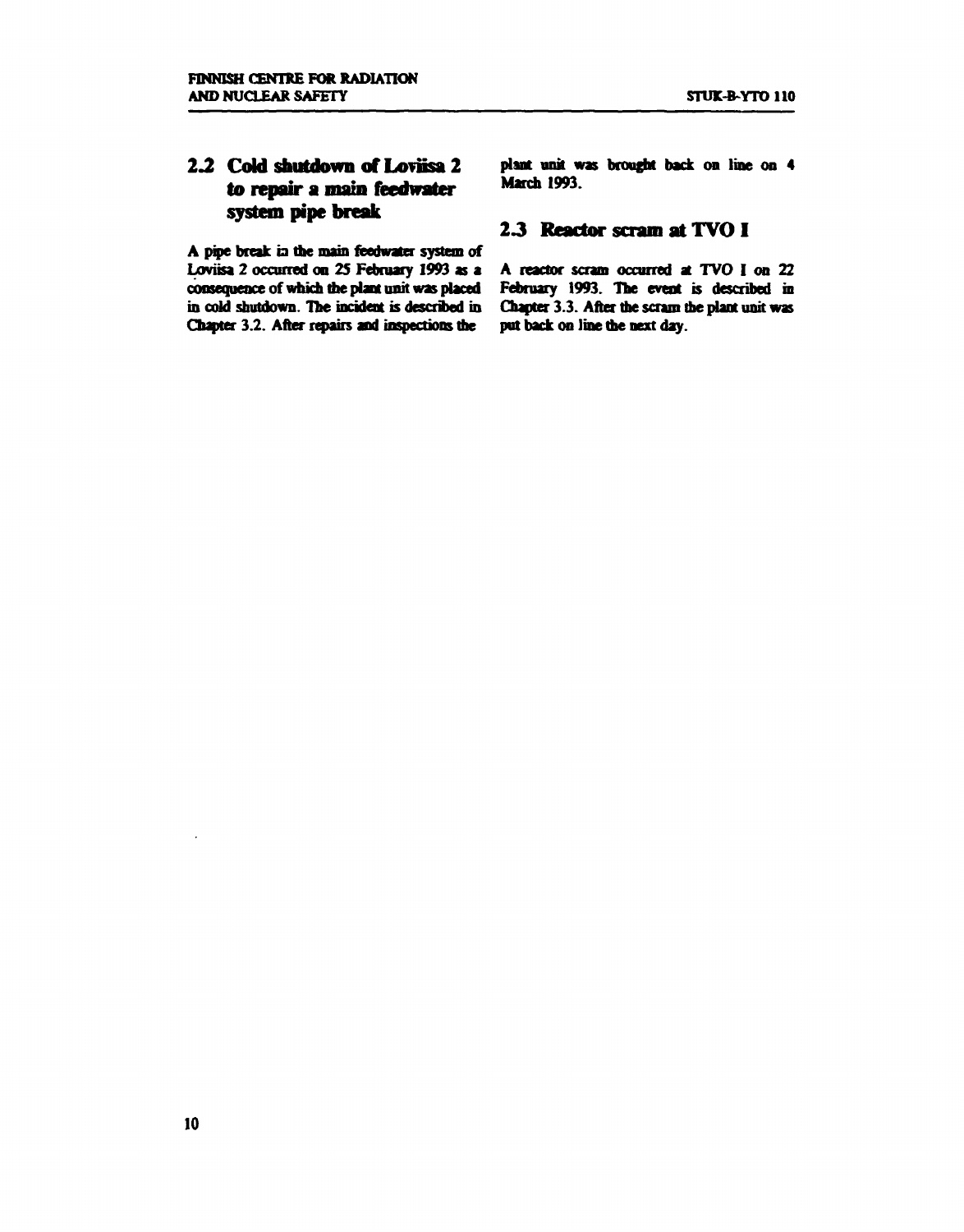# **3 EVENTS AND OBSERVATIONS**

#### **Loviisa 1**

*In the first quarter of1993, in a periodic test conduced at the*  Loviisa nuclear power plant, it was noted that the cooling circuit in a system providing for a severe accident was not in full operational *readiness. This event is dassied as level 0/below scale on the International Nudear Event Sade.* 

## **3.1 Cooling of the stcd containment external spray system was partly inoperable**

**Power supply to one circulating water pump (mere are two) of me cooling circuit of me**  steel containment external spray system, which **had been switched off for repairs, had not been reconnected. The pump was without power supply for five days. However, die event would not have prevented die pump's operation in an accident; me pump is started manually and i.a. the checking up of me power supply of pumps precedes startup as a preliminary measure.** 

**The spray system, which cools the steel containment externally, helps remove residual**  heat from the containment building in severe **accidents. In an accident, sprayed water condenses me steam generated inside the containment building, preventing overpressurization. The system was installed at both Loviisa plant units in 1991.** 

**The spray systems are completely independent of me plant units' other systems. Both units nave their own tanks from which water is injected to sprav nozzles above die steel containment in accidents; mis water is cooled in the beat exchanger in which sea water flows. Two pumps are available to circulate sea water; they are shared by the plant units and are located in the sea water pumping station of Loviisa 2.** 

**Periodic testing of circulating water pumps, which is performed every four weeks, was**  conducted on 2 February 1993. While ensuring **die energized state of die pumps' power supply units, it was found out that one pump's power supply was not on. It was switched on and a test run of die pump was conducted in which die pump operated flawlessly.** 

**An overhaul of a pand screen bad been conducted at Loviisa 2's circulating water pumping station; as a safety measure, power**  supply to one of the two circulating water **pumps of die spray system cooling circuit was switched off. One pump may be rendered inoperable for a while for repairs. No switching plan in accordance wim die work permit procedure was made as regards me switching off of me power supply; measures were recorded only in die work order. The pump's power supply unit was appropriately tagged as an indication of the switching off of electrical power. The overhaul was concluded on 28 January 1993. Because of inaccuracies in die recording of safety measures, power supply to die circulating water pump was not switched on. The pump's operability should have been**  tested after the overhaul, in which case the **deficiency would have been detected.** 

**Owing to the event, Imatran Voima Oy will make work permit and testing procedures more specific to avoid recurrence.**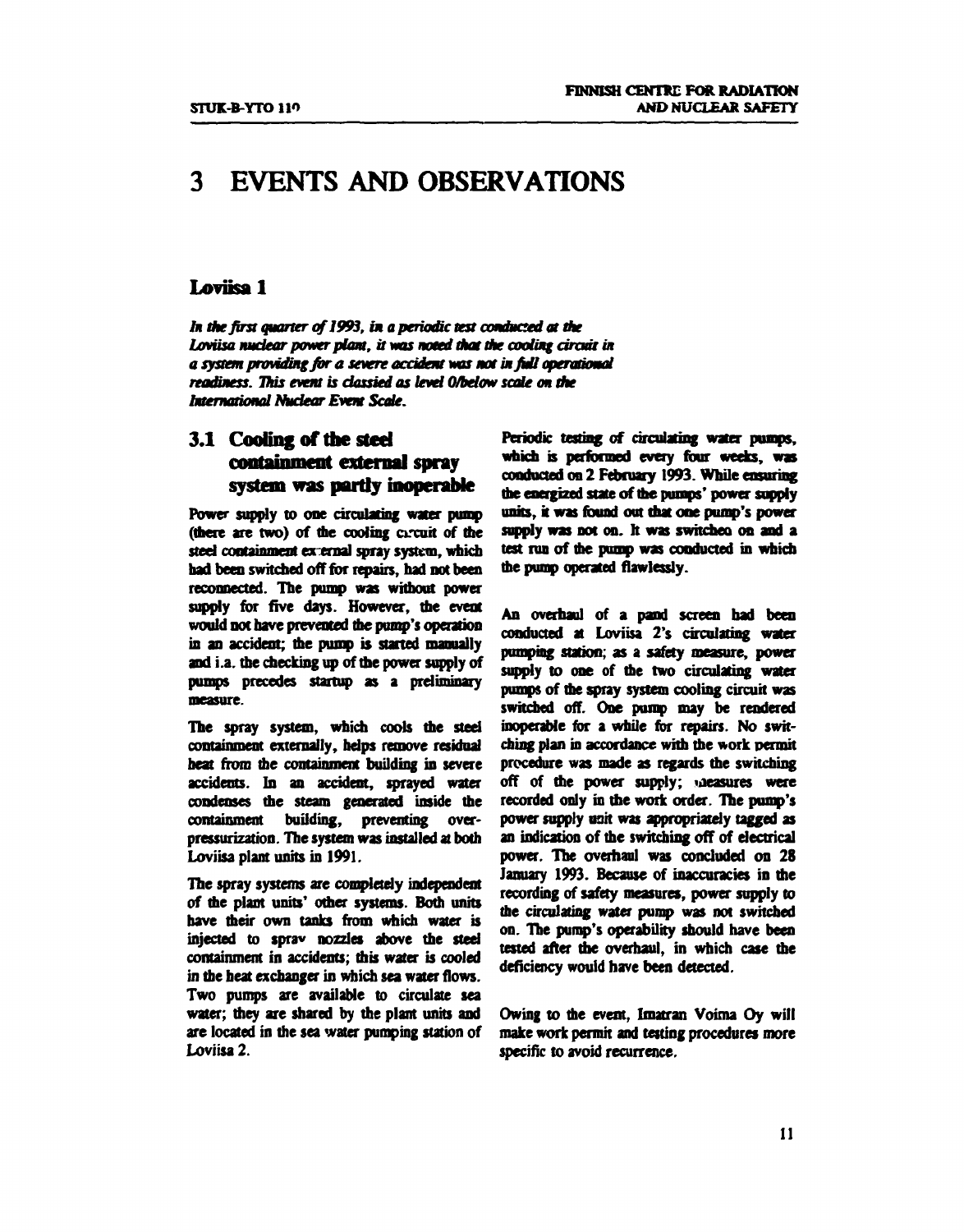## **Loviisa 2**

*In the first quarter of 1993, a main feedwater pipe, thinned by erosion-corrosion, broke at Loviisa 2. The incident is classified as level 2 on the International Nuclear Event Scale.* 

### **3.2 Main feedwater system pipe break**

**The main feedwater system supplies water to the plant unit's six steam generators. By means of heat generated in the primary circuit, water is transformed to steam and directed to turbines. Five pumps are available to inject feedwater; four of them are in service during the plant unit's operation and one is on standby. Feedwater is pumped into a common**  collector pipe from where it is directed via two **preheater lines to steam generators. The main feedwater system is in the plant unit's secondary circuit and its water is not radioactive. The system's basic functional diagram is given in Fig 5.** 

**During the pipe break, on 25 February 1993, a feedwater pump, which had been removed from service, was being warmed up for startup. The actual startup had not been performed yet. The pipe breaking point was**  **after a feedwater line check valve, at a welded connection joining a flange and an expansion collar (see Fig 6). At the connection, the pipe's diameter was 200 mm. The broken pipe is in me plant unit's turbine hall.** 

**The operation of the feedwater system is essential for the removal of residual heat after reactor shutdown. Supply of water to the steam generators has been ensured by means of emergency feedwater pumps which start automatically if the feedwater pumps proper stop. The plant unit has also a separate back-up emergency feedwater system which is completely independent of other systems and by the means of which water can be injected direct to four steam generators, where necessary.** 

**The pipe break also reduced pressure on the pressure side of operating feedwater pumps; as a consequence, the pumps stopped immediately. After the pumps had stopped, the emergency feedwater pumps started to feed** 



*Fig 5. A diagram of the primary and secondary circuits of the Loviisa nuclear power plant units.*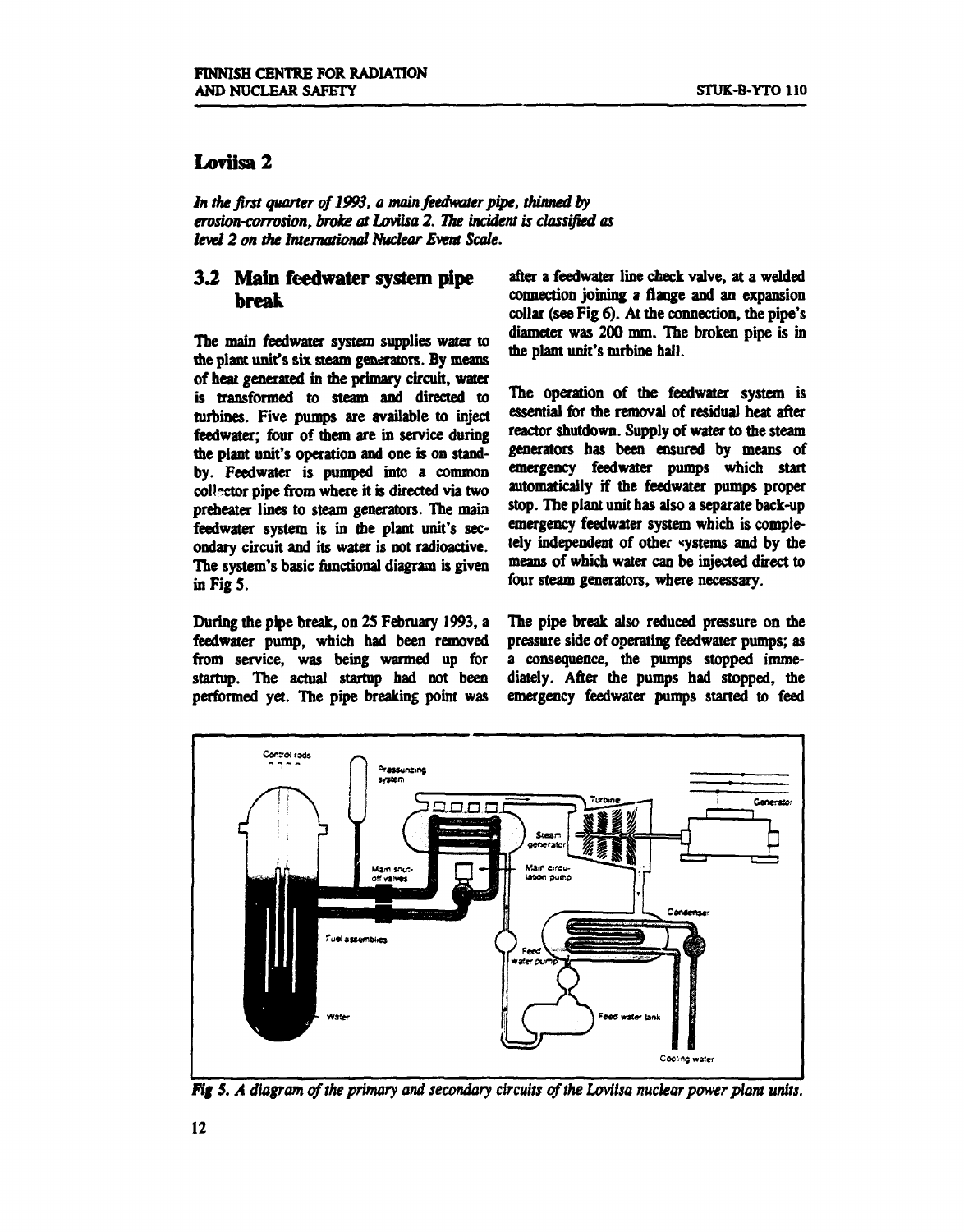**water to the steam generators. Simultaneously, an operator tripped the reactor. The leakage was isolated in about nine minutes from the occurrence of the pipe break. The valves required to perform the isolation had been fitted with motor-operated actuators in 1992,**  which made it possible to close them from the **control room. No personal injuries resulted from the event. After repairs and inspections the plant unit was brought back on line on 4 March 1993.** 

**The feedwater pipe break was attributed to thinning of the pipe wall by erosion-corrosion. Piping was not subjected to an actual pressure shock. Pressure from the collector pipe and also stresses possibly exerted on the piping by the wanning up of the feedwater pump may have contributed to the break.** 

**In 1990, an erosion-corrosion induced feedwater pipe break occurred at Loviisa 1 (STUK-B-YTO 76, 1990). At that time, a pipe broke in a different section of the feedwater line. After the Loviisa 1 event, Imatran Voima Oy revised the inspection programme for secondary circuit piping at both plant units. An expansion collar connected to the damaged flange was inspected in the 1991 annual maintenance outage. Material on the collar's side and right next to the connecting weld was observed to be of design thickness. The flange between die expansion collar and the check valve was not inspected. When picking items for inspection in 1992, it was erroneously interpreted that the collar had been fully inspected in 1991; it therefore was not included in the inspection. In the 1992 annual maintenance outage at Loviisa 1, corresponding collars were removed and inspected '»nd no**  perforations were detected which would have **indicated an inspsction need at Loviisa 2.** 

**The sections of piping located on the pressure side of the Loviisa 1 feedwater pumps had been replaced in the 1992 annual maintenance outage. At Loviisa 2, this replacement was scheduled for the 1994 annual maintenance, since wall thickness measurements did not indicate a need for an earlier replacement.** 

**In a cold shutdown after the pipe break, Imatran Voima Oy inspected corresponding sections of parallel piping. One of these sections was in an advanced state on erosioncorrosion. Sections of all five pipelines were replaced by new piping which better withstands erosion-corrosion. Work is continued at Imatran Voima Oy to ensure better reliability of secondary side piping.** 



*fig 6. A diagram of the breaking point of a Loviisa feedwater pipe.*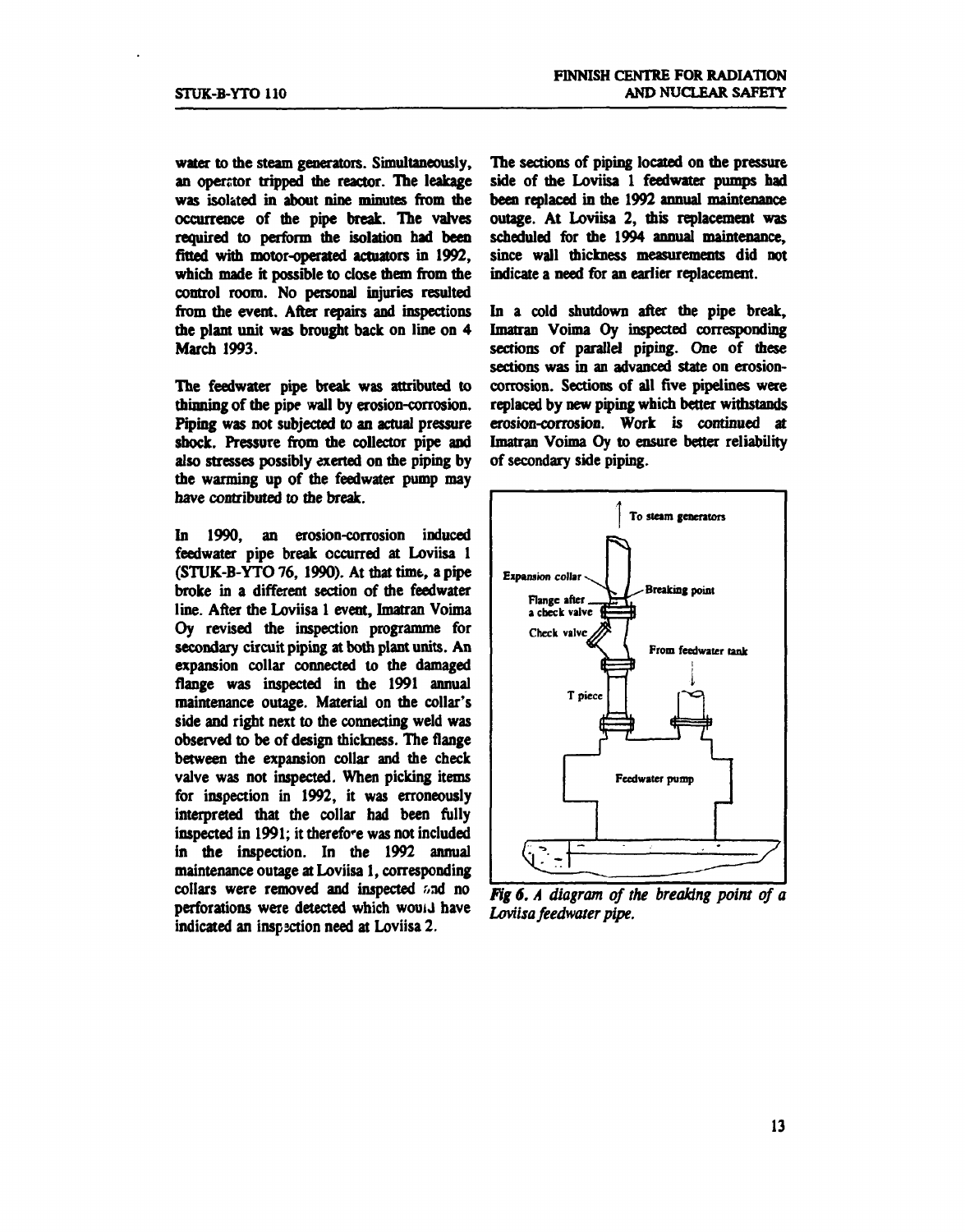## **TVOI**

*In the first quarter of1993, a reactor scram occurred at TWO 1. The event is classified as level 0/below scale on the International Nuclear Event Scale.* 

## *33* **Reactor scram attributed to a disturbance in reactor feedwater control**

**A disturbance occurred in the reactor feedwater**  control system of TVO I on 22 February 1993: **feedwater flow consequently decreased to about 25** *%.* **The water level of the reactor dropped quickly, bringing about an automatic reactor scram.** 

**The reactor feedwater control system comprises a master controller (a level and flow controller), a scram controller and a low power controller. The scram occurred when the switch protecting the feedwater control system tripped, bringing about a power supply failure**  which resulted in a switchover from normal to **scram control.** 

**Teollisuuden Voima Oy carried out the necessary fault finding work and repairs without delay. The tripped protective switch** 

**and other failed components were replaced. The plant unit was re-synchronized with the Finnish grid on 23 February 1993.** 

**The reactor scram may be connected to a recent disturbance in a UPS equipment (Uninterruptible Power Supply) ensuring uninterruptible on-site power. This equipment ensures i.a. power supply to the reactor feedwater control system. The disturbance of the UPS equipment did not bring about a break in on-site power supply.** 

**The causal link between the failure of the UPS equipment and the disturbance in feedwater control is being investigated. The failed equipment will be further examined to establish the causes of the failures. The event also leads to a further specification of the emergency operating instructions for the UPS equipment. Teollisuuden Voima Oy will also look into the present configuration of the reactor feedwater control system and whether its operation is reliable enough.** 

# **TVO n**

*No reportable events occurred at TVO II in the first quarter of 1993.*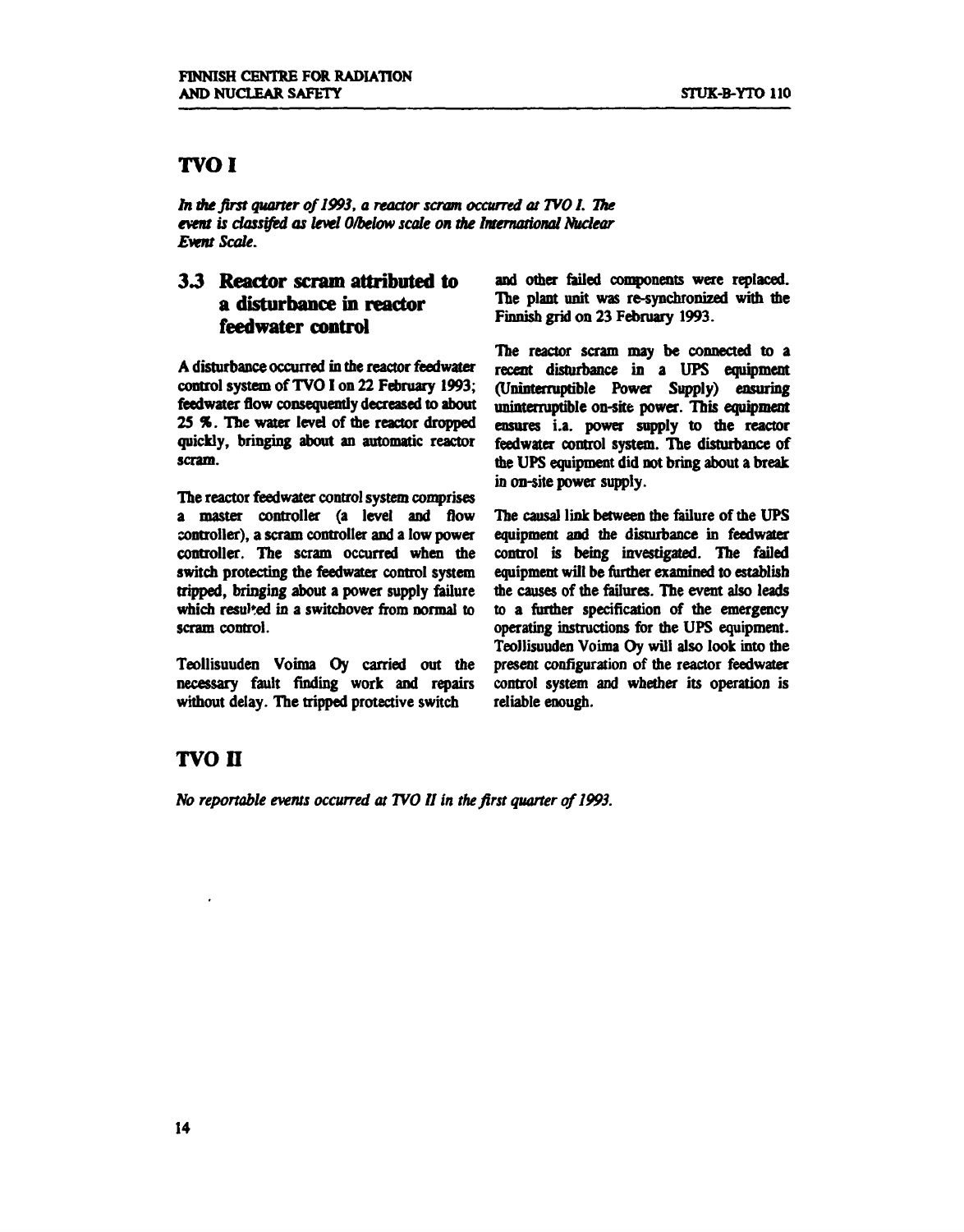# **4 RADIATION SAFETY**

*Individual doses to nuclear power plant personnel remained below the dose limit. Also environmental releases remained well below the release limits. In samples collected in the vicinity of the Finnish nuclear power plants, only quantities of radioactive material insignificant to radiation exposure were detected, originating in the plants.* 

#### **4.1 Occupational exposure**

**The highest individual dose at the Finnish nuclear power plants was 4.4 mSv and it was received at the TVO nuclear power plant. The Radiation Decree stipulates that the annual effective dose incurred in radiation work may not exceed SO mSv. The dose may not exceed the 20 mSv annual average over a period of five years. This monitoring started at the beginning of 1992.** 

**The individual dose distribution of nuclear power plant personnel in the first quarter of**  1993, is given in Table III, which specifies the **number of individuals by dose range and plant**  site. The information given in the Table ori**ginates in the central dose file of the Finnish Centre for Radiation and Nuclear Safety** 

**In the report period, the collective occupational dose at the Loviisa plant was 0.04 manSv and at the TVO plant 0.06 manSv. A guide of the Finnish Centre for Radiation and Nuclear Safety, which came into force at the beginning of 1993, determines the collective dose limit for one plant unit at 2.5 manSv per one gigawatt of net electrical power averaged over two successive years; this means a collective** 

**dose of 1.11 manSv/year for the Loviisa plant unit and 1.78 manSv/year for the TVO plant unit.** 

## **4.2 Environmental releases and population exposure**

**Table IV gives measured environmental releases site by site. The Table shows also annual release limits. In the report period, environmental releases remained well below authorized limits.** 

### **4.3 Environmental monitoring**

**In this annual quarter, a total** *of* **about 140 samples of air, fallout, domestic and sea water, milk and fry were analysed according to monitoring programmes.** 

**Radioactive material originating in the Finnish nuclear power plants was detected in only one sample. A sea water sample collected near the cooling water discharge outlet of the Loviisa nuclear power plant contained the following nuclides: manganese-54, cobalt-58, cobalt-60**  and silver-110m. Concentrations were low (2 -**20 Bq/m<sup>3</sup> ) and require no action.**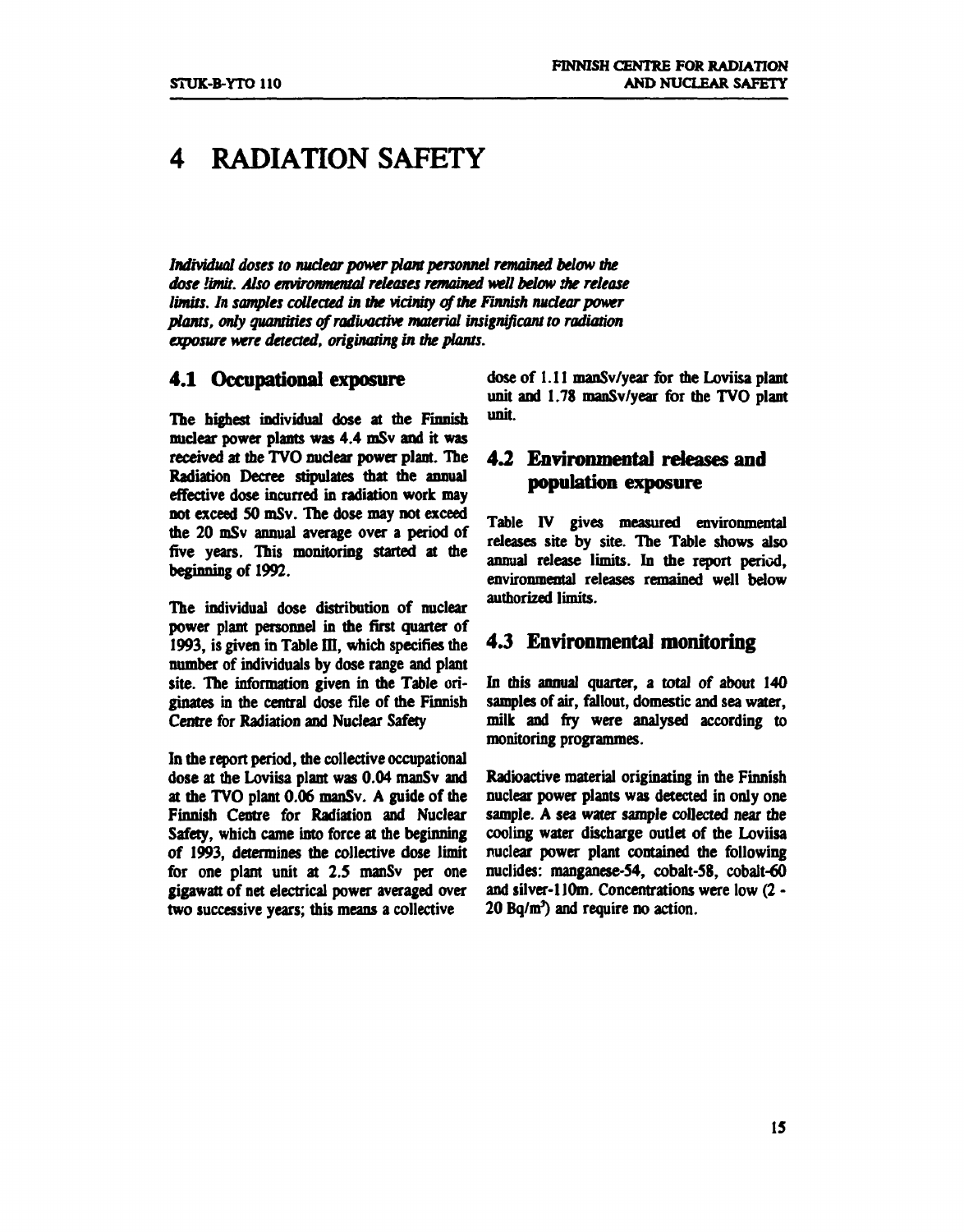| Dose range<br>(mSv)                                                                                                                                                                             |                |                    | Number of persons by dose range |                |                |                         |  |  |
|-------------------------------------------------------------------------------------------------------------------------------------------------------------------------------------------------|----------------|--------------------|---------------------------------|----------------|----------------|-------------------------|--|--|
|                                                                                                                                                                                                 |                | First quarter 1993 |                                 |                | 1992           |                         |  |  |
|                                                                                                                                                                                                 | Loviisa        | <b>TVO</b>         | Totalº                          | Loviisa        | <b>TVO</b>     | <b>Total</b>            |  |  |
| < 0.5                                                                                                                                                                                           | 64             | 100                | 164                             | 197            | 412            | 545                     |  |  |
| $0, 5 - 1$                                                                                                                                                                                      | 10             | 23                 | 33                              | 101            | 240            | 318                     |  |  |
| $1 - 2$                                                                                                                                                                                         | 13             | 11                 | 25                              | 134            | 226            | 328                     |  |  |
| $2 - 3$                                                                                                                                                                                         | $\overline{2}$ | $\mathbf{1}$       | $\overline{\mathbf{3}}$         | 108            | 113            | 210                     |  |  |
| $3 - 4$                                                                                                                                                                                         |                | $\blacksquare$     |                                 | 70             | 63             | 112                     |  |  |
| $4 - 5$                                                                                                                                                                                         |                | $\overline{c}$     | $\overline{2}$                  | 48             | 48             | 93                      |  |  |
| $5 - 6$                                                                                                                                                                                         |                |                    |                                 | 50             | 33             | 72                      |  |  |
| $6 - 7$                                                                                                                                                                                         |                |                    | $\blacksquare$                  | 35             | 22             | 60                      |  |  |
| $7 - 8$                                                                                                                                                                                         |                |                    |                                 | 28             | 19             | 48                      |  |  |
| $8 - 9$                                                                                                                                                                                         |                |                    |                                 | 23             | 15             | 38                      |  |  |
| $9 - 10$                                                                                                                                                                                        |                |                    |                                 | 21             | 10             | 39                      |  |  |
| $10 - 11$                                                                                                                                                                                       |                |                    |                                 | 23             | 9              | 39                      |  |  |
| $11 - 12$                                                                                                                                                                                       |                |                    |                                 | 14             | 8              | 29                      |  |  |
| $12 - 13$                                                                                                                                                                                       |                |                    |                                 | 6              | 6              | 13                      |  |  |
| $13 - 14$                                                                                                                                                                                       |                |                    |                                 | 13             | 7              | 19                      |  |  |
| $14 - 15$                                                                                                                                                                                       |                |                    |                                 | 6              | $\mathbf{I}$   | 9                       |  |  |
| $15 - 16$                                                                                                                                                                                       |                |                    |                                 | 4              | $\mathbf{1}$   | 8                       |  |  |
| $16 - 17$                                                                                                                                                                                       |                |                    |                                 | 6              | $\overline{2}$ | 12                      |  |  |
| $17 - 18$                                                                                                                                                                                       |                |                    |                                 | $\mathbf{1}$   |                | $\mathbf{1}$            |  |  |
| $18 - 19$                                                                                                                                                                                       |                |                    |                                 | 4              |                | 5                       |  |  |
| $19 - 20$                                                                                                                                                                                       |                |                    |                                 | 3              | 1              | 6                       |  |  |
| $20 - 21$                                                                                                                                                                                       |                |                    |                                 | $\overline{c}$ |                | $\overline{\mathbf{c}}$ |  |  |
| $21 - 25$                                                                                                                                                                                       |                |                    |                                 |                |                | $\overline{2}$          |  |  |
| $25 - 30$                                                                                                                                                                                       |                |                    |                                 | $\overline{2}$ |                | 4                       |  |  |
| $> 30$                                                                                                                                                                                          |                |                    |                                 |                |                |                         |  |  |
| These data also include Finnish workers who have received doses at Swedish nuclear power<br>2<br>plants. The same person may have worked at both Finnish nuclear power plants and in<br>Sweden. |                |                    |                                 |                |                |                         |  |  |

*Table III. Occupational dose distribution in the report period and in 1992.*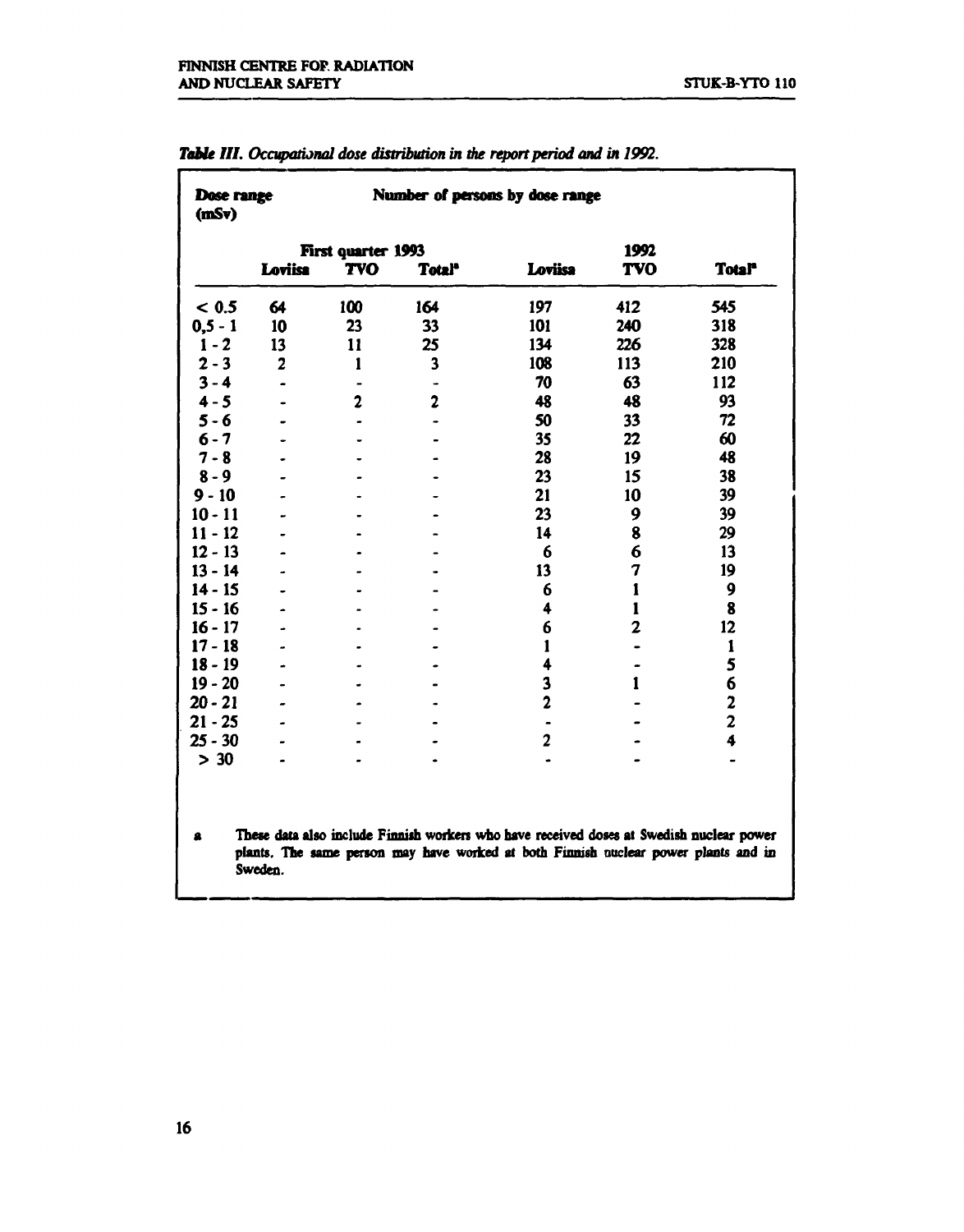$\ddot{\phantom{0}}$ 

|                                                                                                                                                                                                                                                                                                                                                                                                                                                                                                                                                                                                                                                                                                                                                                                                                                                                                                                      | Releases into the air (Bq) <sup>4</sup>                              |                                                                          |                    |                                        |                                                               |
|----------------------------------------------------------------------------------------------------------------------------------------------------------------------------------------------------------------------------------------------------------------------------------------------------------------------------------------------------------------------------------------------------------------------------------------------------------------------------------------------------------------------------------------------------------------------------------------------------------------------------------------------------------------------------------------------------------------------------------------------------------------------------------------------------------------------------------------------------------------------------------------------------------------------|----------------------------------------------------------------------|--------------------------------------------------------------------------|--------------------|----------------------------------------|---------------------------------------------------------------|
| <b>Plant site</b>                                                                                                                                                                                                                                                                                                                                                                                                                                                                                                                                                                                                                                                                                                                                                                                                                                                                                                    | Noble gases<br>(Krypton-87                                           | <b>Iodines</b><br>(Iodine-131<br>equivalents) equivalents)               | <b>Aerosols</b>    | Tritium                                | <b>Carbon 14</b>                                              |
| <b>Loviisa</b><br>Report period<br>In 1992                                                                                                                                                                                                                                                                                                                                                                                                                                                                                                                                                                                                                                                                                                                                                                                                                                                                           | $4.2 \cdot 10^{10}$ b)<br>$2.2 \cdot 10^{11}$ b)                     | c)<br>$2.5 \cdot 10^{7}$                                                 | $2.8 \cdot 10^{8}$ | $4.4 \cdot 10^{6}$ 5.9 $\cdot 10^{10}$ | d)<br>$2.3 \cdot 10^{11}$ 1.5 $\cdot$ 10 <sup>11</sup> e), d) |
| <b>Olkiluoto</b><br>Report period<br>$\ln 1992$                                                                                                                                                                                                                                                                                                                                                                                                                                                                                                                                                                                                                                                                                                                                                                                                                                                                      | $1.1 \cdot 10^{11}$<br>$2.0 \cdot 10^{12}$                           | $6.7 \cdot 10^5$ $1.9 \cdot 10^7$ $1.4 \cdot 10^7$<br>$1.5 \cdot 10^{5}$ | $3.1 \cdot 10^8$   | $3.5 \cdot 10^{11}$                    | d)<br>d)                                                      |
| <b>Annual release limits</b>                                                                                                                                                                                                                                                                                                                                                                                                                                                                                                                                                                                                                                                                                                                                                                                                                                                                                         |                                                                      |                                                                          |                    |                                        |                                                               |
| Loviisa<br><b>Olkiluoto</b>                                                                                                                                                                                                                                                                                                                                                                                                                                                                                                                                                                                                                                                                                                                                                                                                                                                                                          | $2.2 \cdot 10^{16}$ f) $2.2 \cdot 10^{11}$ f)<br>$1.8 \cdot 10^{16}$ | $1.1 \cdot 10^{11}$                                                      |                    |                                        |                                                               |
|                                                                                                                                                                                                                                                                                                                                                                                                                                                                                                                                                                                                                                                                                                                                                                                                                                                                                                                      | Releases into water (Bq) <sup>*</sup>                                |                                                                          |                    |                                        |                                                               |
|                                                                                                                                                                                                                                                                                                                                                                                                                                                                                                                                                                                                                                                                                                                                                                                                                                                                                                                      |                                                                      |                                                                          |                    |                                        |                                                               |
| <b>Plant site</b>                                                                                                                                                                                                                                                                                                                                                                                                                                                                                                                                                                                                                                                                                                                                                                                                                                                                                                    | <b>Tritium</b>                                                       | Other nuclides                                                           |                    |                                        |                                                               |
| Loviisa                                                                                                                                                                                                                                                                                                                                                                                                                                                                                                                                                                                                                                                                                                                                                                                                                                                                                                              |                                                                      |                                                                          |                    |                                        |                                                               |
| Report period                                                                                                                                                                                                                                                                                                                                                                                                                                                                                                                                                                                                                                                                                                                                                                                                                                                                                                        | $4.0 \cdot 10^{12}$                                                  | $3.1 \cdot 10^{6}$                                                       |                    |                                        |                                                               |
| $\ln 1992$                                                                                                                                                                                                                                                                                                                                                                                                                                                                                                                                                                                                                                                                                                                                                                                                                                                                                                           | $1.0 \cdot 10^{13}$                                                  | $3.5 \cdot 10^{9}$                                                       |                    |                                        |                                                               |
| <b>Olkiluoto</b>                                                                                                                                                                                                                                                                                                                                                                                                                                                                                                                                                                                                                                                                                                                                                                                                                                                                                                     |                                                                      |                                                                          |                    |                                        |                                                               |
| Report period                                                                                                                                                                                                                                                                                                                                                                                                                                                                                                                                                                                                                                                                                                                                                                                                                                                                                                        | $8.4 \cdot 10^{11}$                                                  | $2.4 \cdot 10^{9}$                                                       |                    |                                        |                                                               |
| In 1992                                                                                                                                                                                                                                                                                                                                                                                                                                                                                                                                                                                                                                                                                                                                                                                                                                                                                                              | $1.8 \cdot 10^{12}$ $1.6 \cdot 10^{10}$                              |                                                                          |                    |                                        |                                                               |
| <b>Annual release limits</b>                                                                                                                                                                                                                                                                                                                                                                                                                                                                                                                                                                                                                                                                                                                                                                                                                                                                                         |                                                                      |                                                                          |                    |                                        |                                                               |
| Loviisa                                                                                                                                                                                                                                                                                                                                                                                                                                                                                                                                                                                                                                                                                                                                                                                                                                                                                                              | $1.5 \cdot 10^{14}$ 8.9 $\cdot 10^{11}$ f)                           |                                                                          |                    |                                        |                                                               |
| <b>Olkiluoto</b>                                                                                                                                                                                                                                                                                                                                                                                                                                                                                                                                                                                                                                                                                                                                                                                                                                                                                                     | $1.8 \cdot 10^{13}$                                                  | $3.0 \cdot 10^{11}$                                                      |                    |                                        |                                                               |
| a The unit of radioactivity is Becquerel (Bq); $1$ Bq = one nuclear transformation per second.<br>b Measured releases of fission and activation gases. In addition, the calculatory release of<br>$argon-41$ from Loviisa 1 and 2 in krypton-87 equivalents was $4.2 \cdot 10^{11}$ Bq in the report period<br>and $1.4 \cdot 10^{12}$ Bq in 1992.<br>c Below the detection limit.<br>d The carbon-14 release estimate based on experimental data was $8.6 \cdot 10^{10}$ Bq in Loviisa and<br>$1.7 \cdot 10^{11}$ Bq in Olkiluoto in the report period. In 1992 the estimates were $2.7 \cdot 10^{11}$ Bq in<br>Loviisa and $6.4 \cdot 10^{11}$ Bq in Olkiluoto.<br>The measured carbon-14 release.<br>e<br>The numerical value shows the release limit for the Lovijsa plant site on the presumption that<br>f<br>no releases of other release types occur. The release limit is set in such a way that the sum of |                                                                      |                                                                          |                    |                                        |                                                               |
| the various types of release limit shares shall be smaller than or equal to 1.                                                                                                                                                                                                                                                                                                                                                                                                                                                                                                                                                                                                                                                                                                                                                                                                                                       |                                                                      |                                                                          |                    |                                        |                                                               |

*Table* **TV.** *External releases of radioactivity by plant site, first quarter 1993.*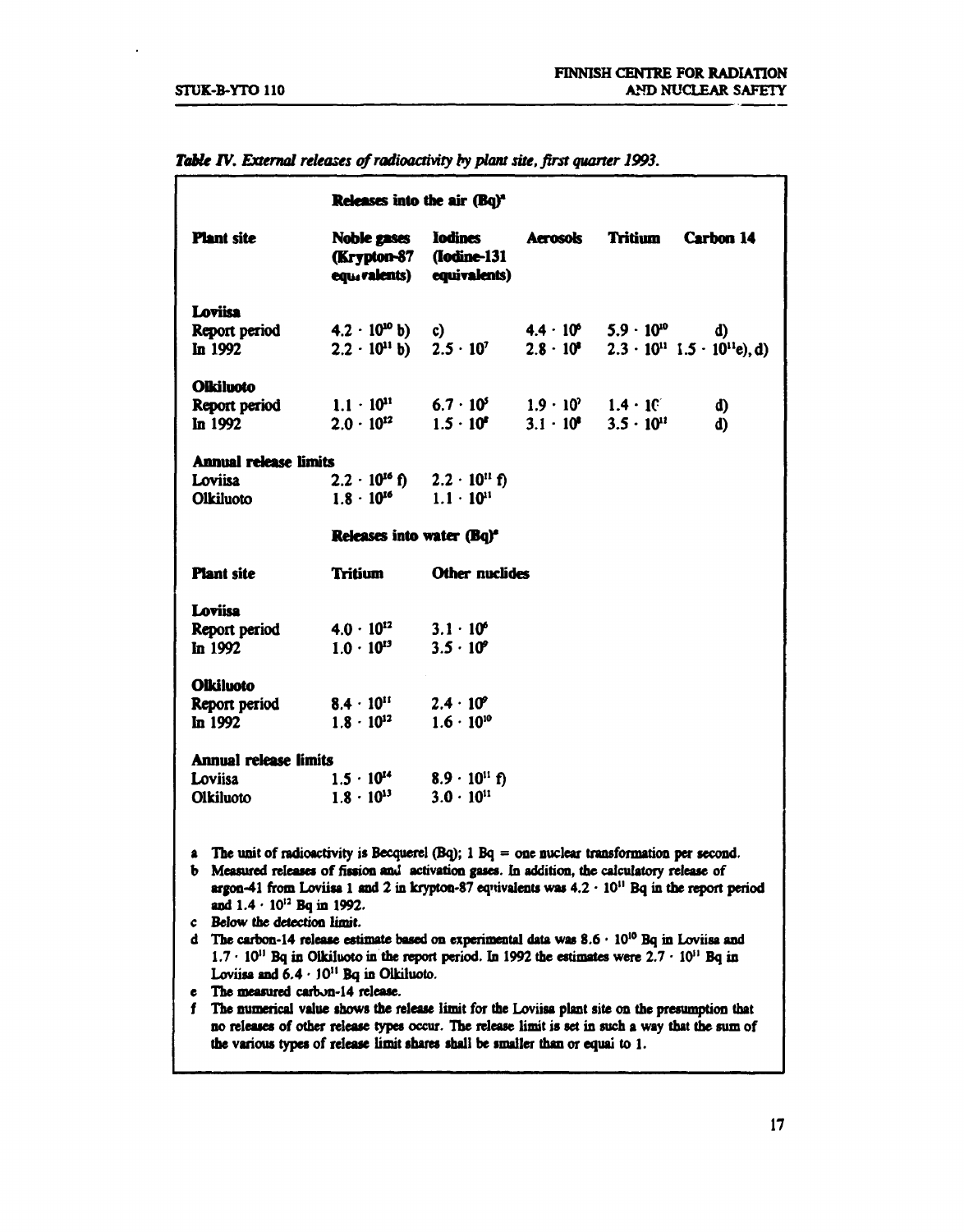# **5 SAFETY-ENHANCING MODIFICATIONS AT NUCLEAR POWER PLANTS**

*In the first quarter of1993, modifications to enhance fire safety were made at the Loviisa nuclear power plant. The modifcations made at the TVO plant units help ensure find supply to back-up diesels and reduce die risk of clogging up of their circulating water exchangers.* 

**A fire extinguishing system was installed in the circulating water pumping station of Loviisa 1 to improve the station's fire safety.** 

**Bom at TVO I and TVO** *U,* **the volume of day tanks which contain back-up diesel fuel was increased by resetting the tanks' liquid level limits. Further modifcations will be implemented during annual maintenance. After their completion all day tanks will have been modified in mis way and the minimum amount of fuel the tanks can always take up is equal to the operating time of the diesels given in the design bases, i.e. eight hours. Fuel lasted for** 

**about seven hours before the modification. At TVO II, also fuel tubing of two back-up diesels was replaced with tubing whose material will last longer than old tubing material.** 

**Strainers were installed in the shutdown service water systems of TVO I and II. These prevent the heat exchangers of back-up diesels from getting clogged up by mussels and other impurities which may dislodge from sea water channels. At TVO I the devices were installed in two and at TVO II in three heat exchangers; thus, all diesels have been fitted with these strainers.**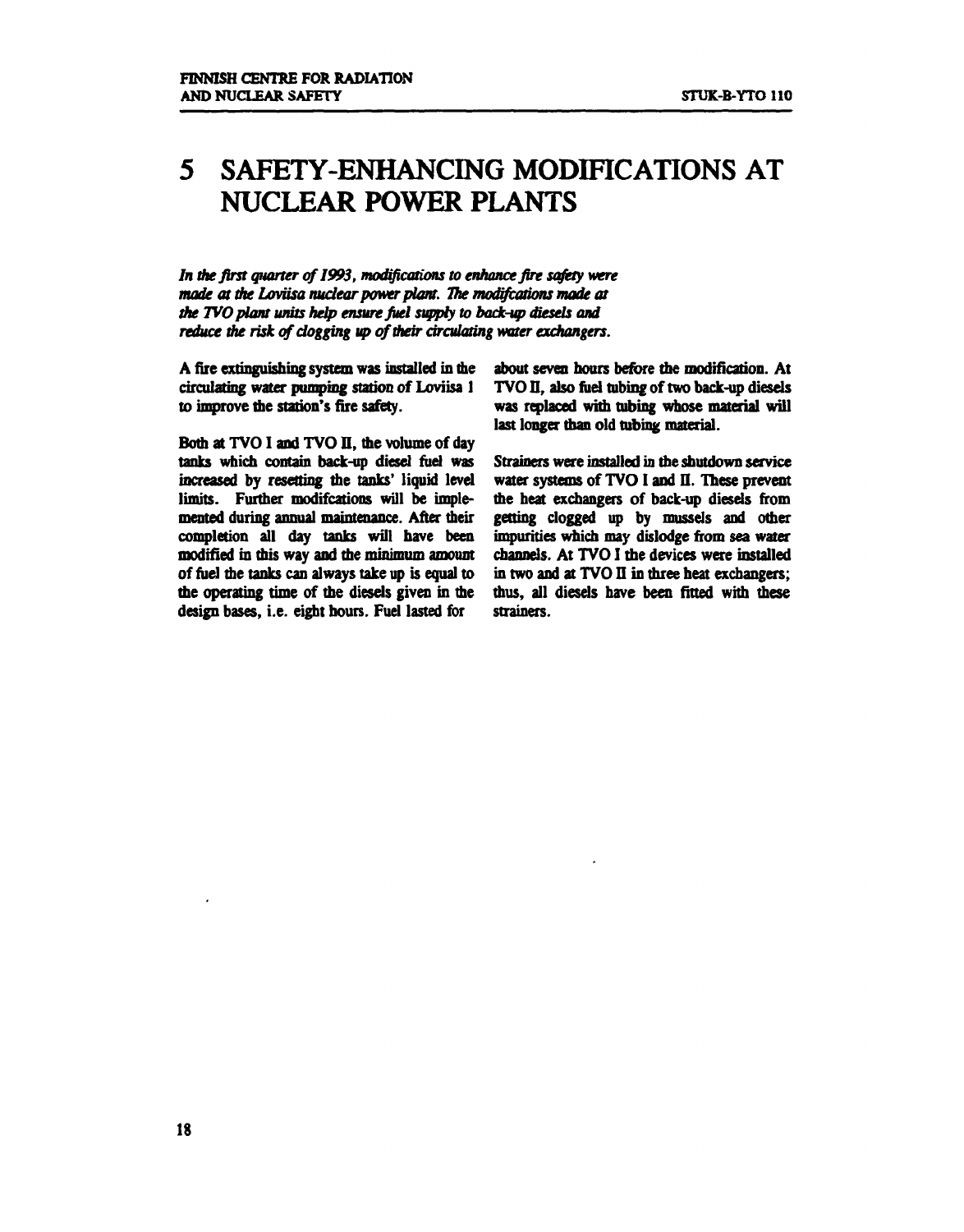# **6 OTHER MATTERS RELATING TO THE USE OF NUCLEAR ENERGY**

*In the first quarter of 1993, work on a low and intermediate level waste repository was started on the nudear power plant site of HOstholmen in Loviisa. In the same quarter, the Nudear Energy Decree was modified.* 

## **6.1 Waste repository for low and intermediate level waste from the Loviisa nudear power plant**

**in December 1986, Imatran Voima Oy submitted to the Finnish Centre for Radiation and Nuclear Safety an application for the construction of a repository for low and intermediate level reactor waste. On 29 September 1988, the Finnish Centre for Radiation and Nuclear Safety approved die application and the attached Preliminary Safety Analysis Report for the facility. Imatran Voima Oy postponed the facility's construction, however, as mere was plenty of intermediate storage space available for use at the Loviisa nuclear power plant and waste management methods were still being developed. Low and intermediate level reactor waste includes i.a. ion-exchange resins, evaporation and solidifcation wastes of process waters, and maintenance waste.** 

**Under the transition provisions of the Nuclear Energy Act which entered into force in 1988, the Finnish Centre for Radiation and Nuclear Safety's approval for the construction of the facility was in force until 28 February 1993. Thereafter, a construction permit should have been applied from die Council of State, in accordance with the Nuclear Energy Act.** 

**An amendment in the town plan concerning die repository took legal effect in the beginning of February 1993, whereafter the building board of the town of Loviisa granted a construction permit for the facility. On 22 February 1993,** 

**the Finnish Centre for Radiation and Nuclear Safety approved for me facility a quality assurance programme, an excavation work description and a research programme for the construction period. On 26 February 1993, Imatran Voima Oy commenced excavation of the repository which is due for completion in 1996.** 

**The layout plan of the repository is given in Fig 7. The actual waste rooms, which comprise a hall for solidified waste and four ends of tunnels for the placement of maintenance waste, will be excavated in bedrock, at 100 meters' depth. The total excavation volume is about 100 000 m<sup>3</sup> . The layout plan will be reviewed later i.a. on the basis of bedrock investigations which will be conducted during the construction of the transport tunnel.** 

### **6.2 Regulations**

**The Nuclear Energy Decree has been amended and supplemented (26 March 1993). Licencing was extended i.a. so that the export controls of the Nuclear Energy Act also apply to so called dual-use items, equipment and materials plus related information for which the Ministry for Trade and Industry giants export licences. Apart from peaceful uses, dual-use items can have military applications as well.** 

**English-language translations of the below YVL Guides of the Finnish Centre for Radiation and Nuclear Safety have been published: Regulatory control of nuclear facility valves and their actuators (Guide YVL 5.3), Control of nuclear fuel and other nuclear materials required in the operation of nuclear**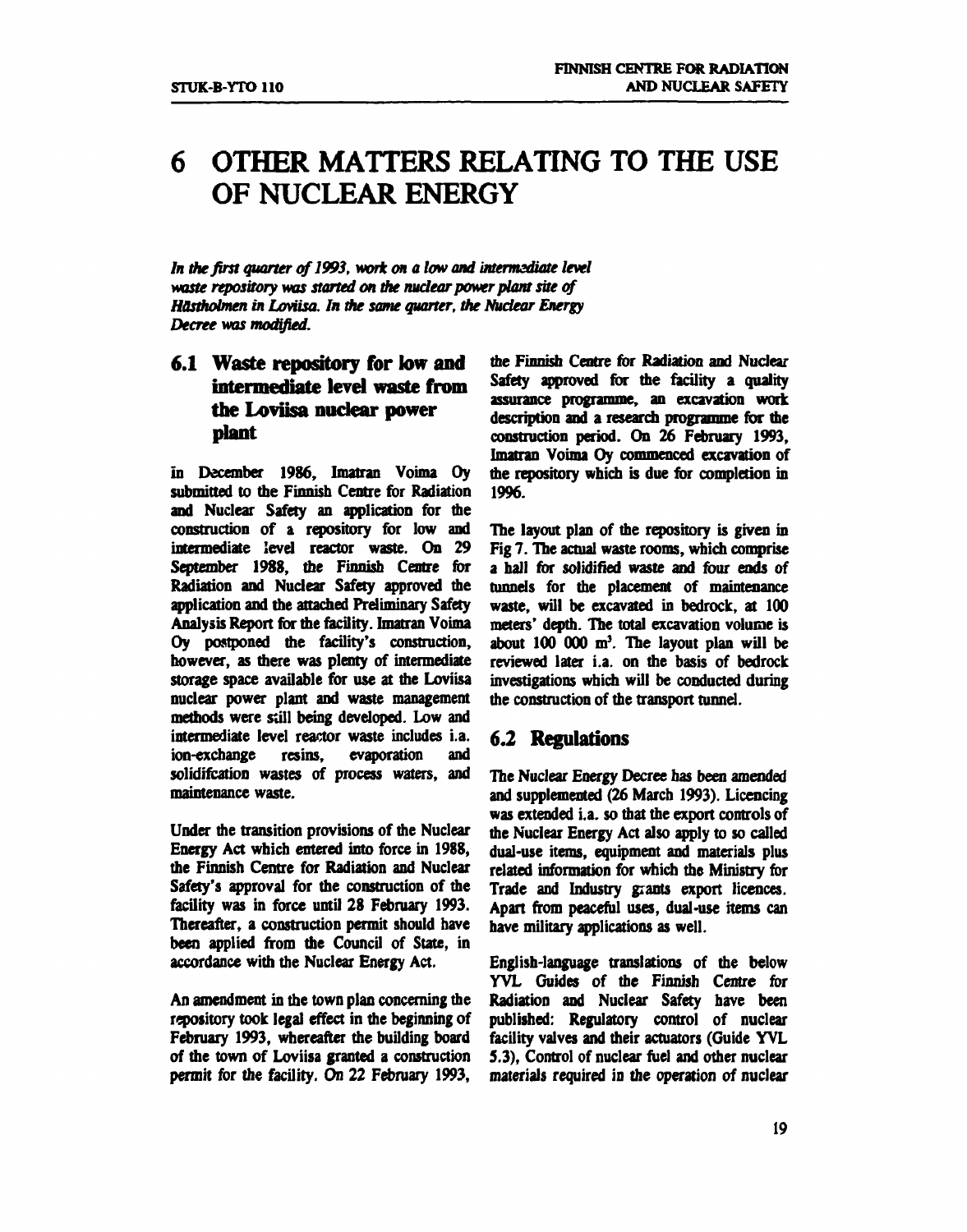

of public exposure in the environment of and

power plants (Guide YVL 6.1) and Limitation limitation of radioactive releases from nuclear of public exposure in the environment of and power plants (Guide YVL 7.1).

Fig 7. A diagram of a repository for low and intermediate level waste from the Loviisa nuclear *power plant; the facility is being constructed on the island of Hästholmen.*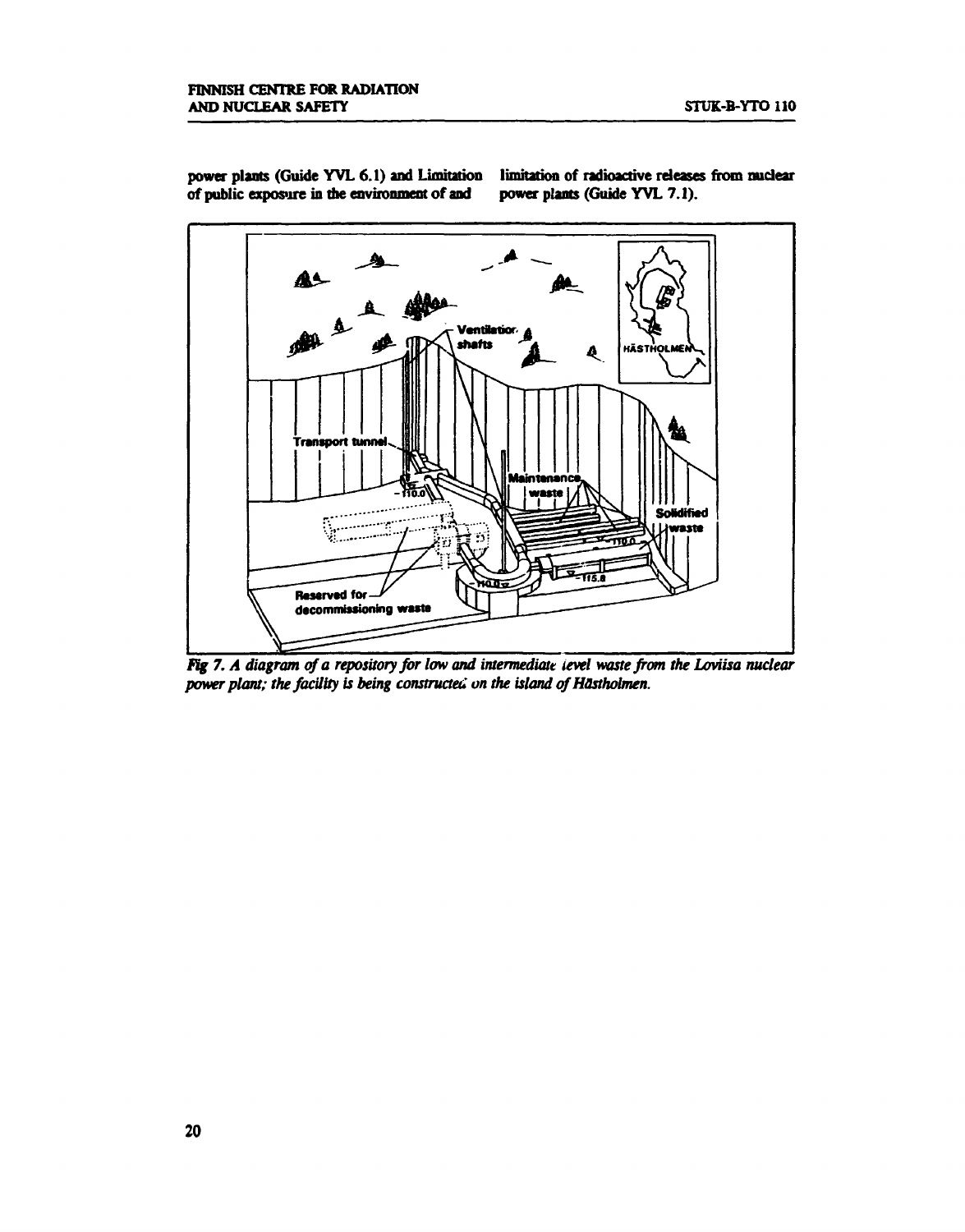## **APPENDIX 1**

## **REGULATORY CONTROL OF NUCLEAR FACILITIES**

**The regulatory control performed by the Finnish Centre for Radiation and Nuclear Safety encompasses the following ares (the granting of the licenses mentioned in parentheses is recommended when the control activities nave been completed and no reason**  for withholding the license has arisen):

**Construction Phase** 

- **Preliminary plans of the nuclear facility**
- **Location and environmental effects of the plant**
- **Arrangements for nuclear fuel and nuclear waste management (Decision in principle)**
- **Preliminary safety analysis report on the planned structure and operation of the plant as well as the preliminary safety analyses**
- **Safety classification of components and structures**
- **Quality assurance plan**
- **Plans concerning nuclear fuel and nuclear waste management**
- **Physical protection and emergency preparedness (Construction permit)**
- **Construction plans, manufacturers, final construction and installation of components and structures**
- **Performance tests of systems**
- **Final safety analysis report on the structure and operation of the plant and the fmal safety analyses**
- **Conmosition and competence of the operating organisation**
- **Technical specifications**
- **Nuclear fuel management and safeguards**
- **Methods of nuclear waste management**
- **Physical protection and emergency preparedness** 
	- **(Operating licence)**

#### **Operating Phase**

- **Start-up testing at various power levels**
- **Maintenance, inspections and testing of components and structures**
- **Operation of systems and the whole plant**
- **Operation and competence of the operating organisation**
- **Exceptional events**
- **Repairs and modifications**
- **Refuelling**
- **Nuclear fuel management and safeguards**
- **Nuclear waste management**
- **Radiation protection and safety of the environment**
- **Physical protection and emergency preparedness**
- **Observance of quality assurance programme**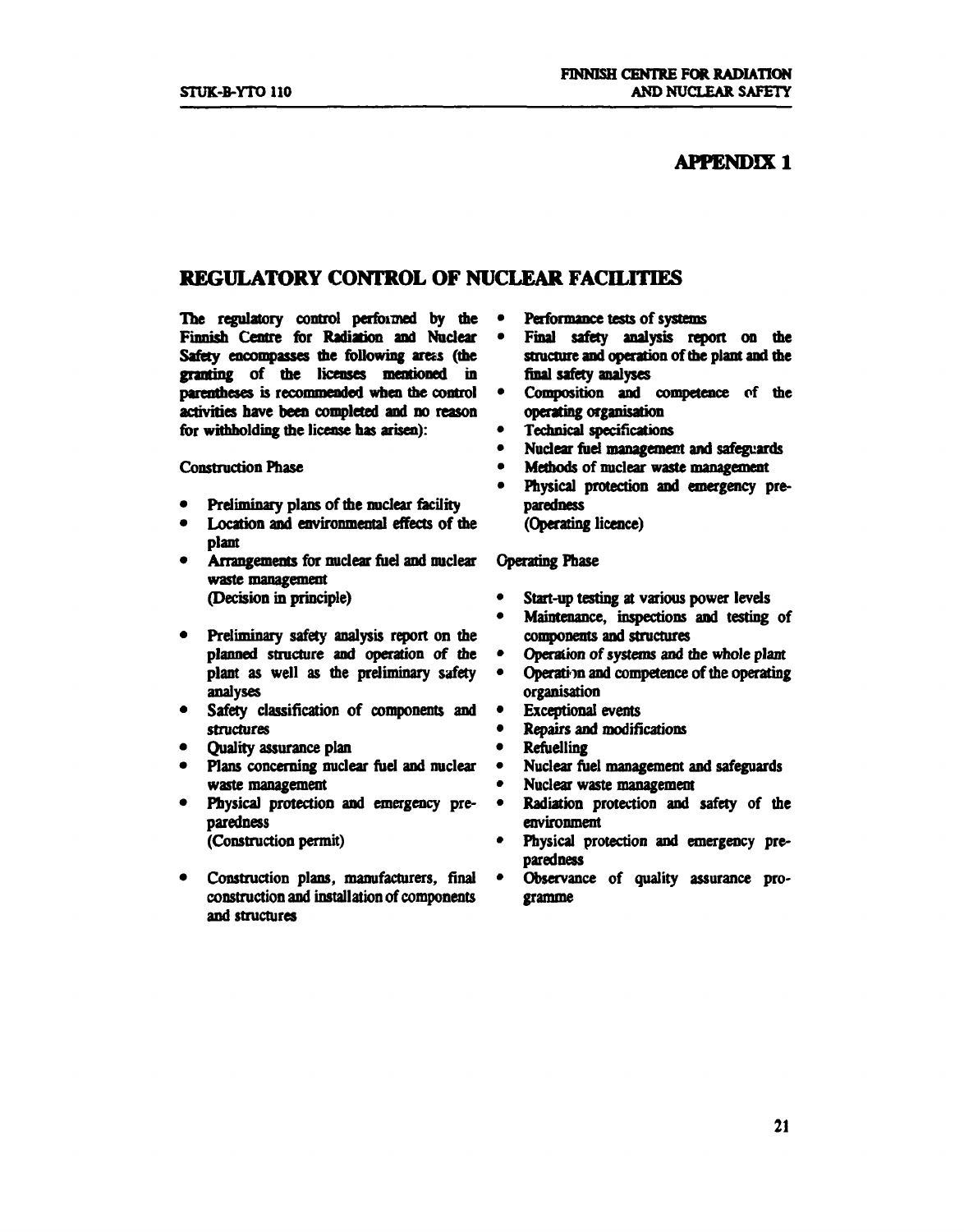# **APPENDIX 2**

# **PLANT DATA**

| <b>Plant</b><br>unit | Start-up     | <b>Commercial</b><br>operation                                | Rated power<br>(gross/net, MW) | Type, supplier                                                                    |
|----------------------|--------------|---------------------------------------------------------------|--------------------------------|-----------------------------------------------------------------------------------|
| Loviisa 1            | 8 Feb. 1977  | 9 May 1977                                                    | 465/445                        | Pressurized water reactor<br>(PWR), Atomenergoexport                              |
| Loviisa 2            | 4 Nov. 1980  | 5 Jan. 1981                                                   | 465/445                        | <b>Pressurized water reactor</b><br>(PWR), Atomenergoexport                       |
| <b>TVOI</b>          | 2 Sept. 1978 | 10 Oct. 1979                                                  | 735/710                        | Boiling water reactor<br>(BWR). Asea Atom                                         |
| <b>TVO II</b>        | 18 Feb. 1980 | 1 July 1982                                                   | 735/710                        | Boiling water reactor<br>(BWR), Asea Atom                                         |
|                      |              | Voima Oy the TVO I and II plant units in Olkiluoto, Eurajoki. |                                | Imatran Voima Oy owns the Loviisa 1 and 2 plant units in Loviisa and Teollisuuden |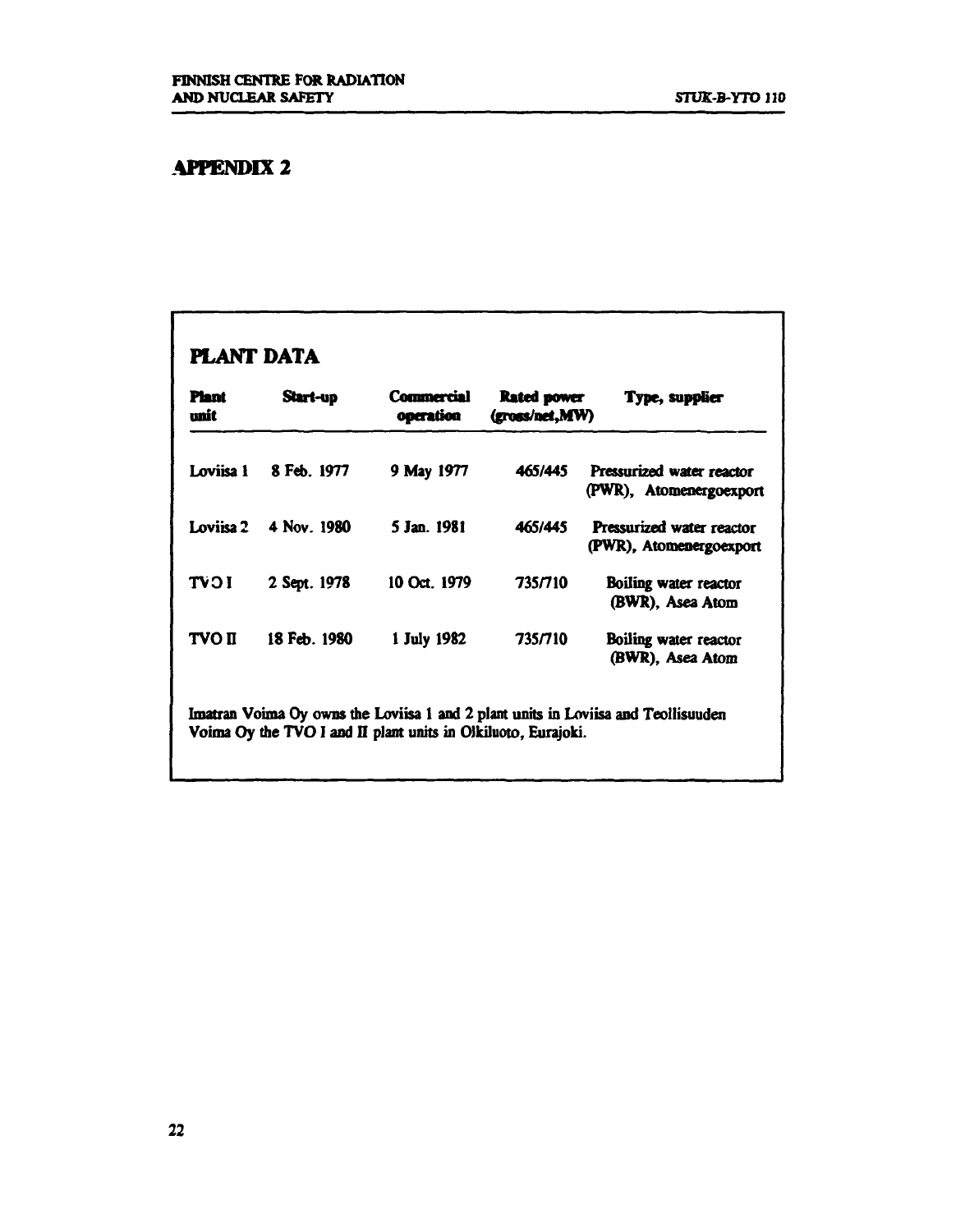# **CONTRIBUTORS**

**Tapani Eurasto Juhani Hinttala Tarja K. Ikäheimonen Seppo Klemola Samuel Koivula Pentti Koutaniemi Pekka Lehtinen** 

**Mervi Olkkonen (translation) Pentti Rannila Veli Riihiluoma Esko Ruokola Kari Sinkko Seija Suksi**